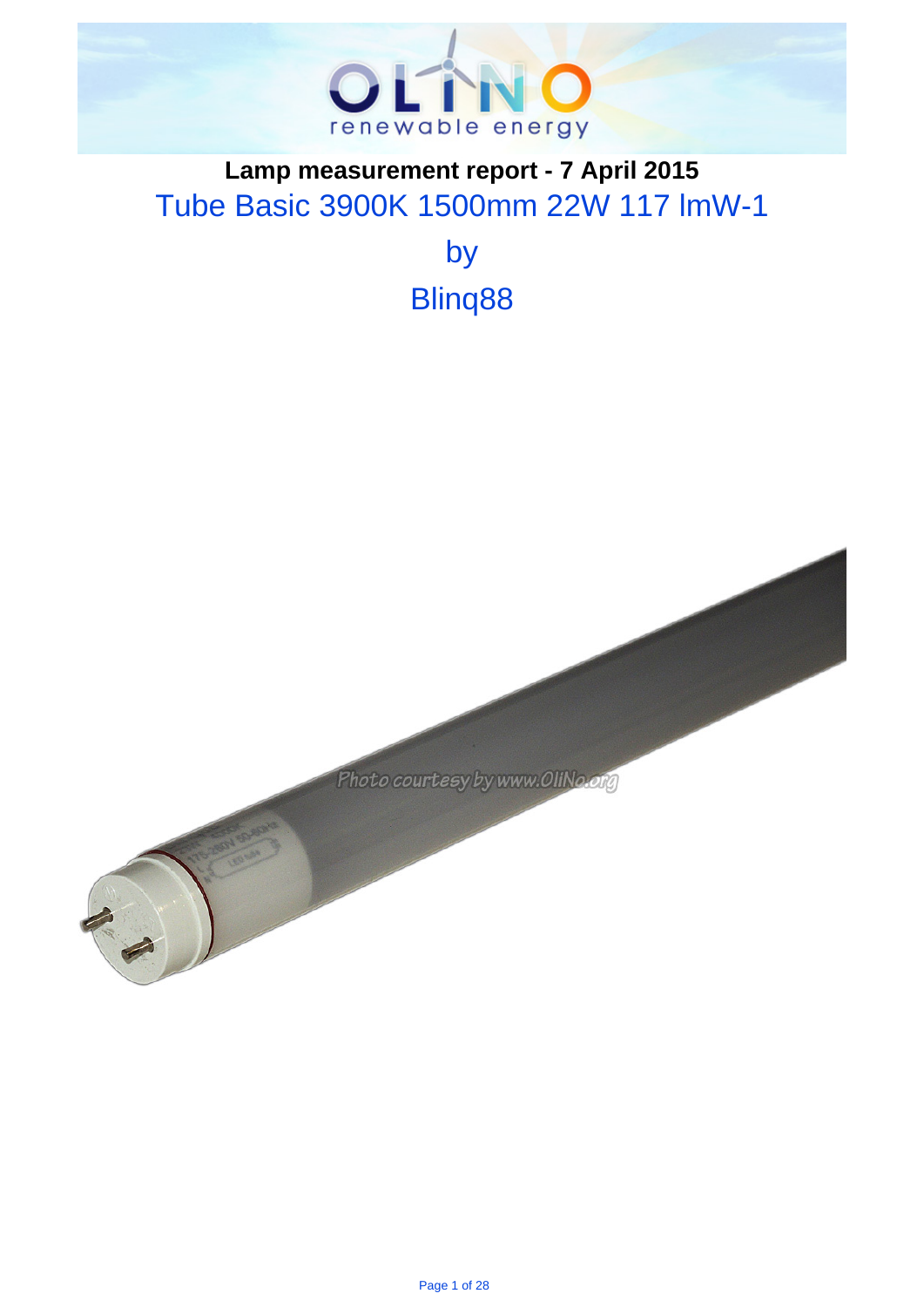

# . **Summary measurement data**

| parameter                           | meas, result              | remark                                                                                                                                                                                                                 |
|-------------------------------------|---------------------------|------------------------------------------------------------------------------------------------------------------------------------------------------------------------------------------------------------------------|
| Color temperature                   | 3894 K                    | warm/neutral white                                                                                                                                                                                                     |
| Luminous intensity I_v              | 560.7 Cd                  | Measured straight underneath the lamp.                                                                                                                                                                                 |
| Illuminance modulation index        | 20 %                      | Measured with a light sensor looking at the<br>lamp (angle not defined). Is a measure for the<br>amount of flickering.                                                                                                 |
| Beam angle                          | $172$ deg                 | 172 deg is the beam angle for the<br>C0-C180-plane (perpendicular to the length<br>direction of the lamp) and 103 deg is the<br>beam angle for the C90-C270 plane, which is<br>along the length direction of the lamp. |
| Power P                             | 22.2 W                    | The net power consumed.                                                                                                                                                                                                |
| <b>Power Factor</b>                 | 0.95                      | An electrical load with this power factor<br>means that for every 1 kWh net energy<br>consumed, there has been 0.32 kVAhr for<br>reactive energy.                                                                      |
| <b>THD</b>                          | 24 %                      | <b>Total Harmonic Distortion.</b>                                                                                                                                                                                      |
| Max inrush current                  | 0.761A                    | This current has been found at a voltage start<br>angle of 80 degrees.                                                                                                                                                 |
| Luminous flux                       | 2604 lm                   | Measured with photogoniometer, calculation<br>done as described in LM79-08.                                                                                                                                            |
| Luminous efficacy                   | 117 lm/W                  |                                                                                                                                                                                                                        |
| EU2013-label classification         | $A+$                      | The energy class, from $A++$ (more efficient) to<br>E (least efficient). This label is an update of<br>the previous version, and compulsory from<br>Sept 2013.                                                         |
| CRI_Ra                              | 81                        | Color Rendering Index.                                                                                                                                                                                                 |
| CQS                                 | 80.8                      | QCS (v9.0.3) is an improved indicator (over<br>CRI) of how well colors are rendered.                                                                                                                                   |
| Coordinates chromaticity<br>diagram | x=0.3830 en<br>$y=0.3862$ |                                                                                                                                                                                                                        |
| Fitting                             | FL-tube                   | This tube is connected from one side to the<br>mains voltage.                                                                                                                                                          |
| PAR-value                           | 5.0 uMol/s/m^2            | The number of photons seen by an average<br>plant when it is lit by the light of this light bulb.<br>Value valid at 1 m distance from light bulb.                                                                      |
| PAR-photon efficacy                 | 1.0 uMol/s/W_e            | The total emitted number of photons by this<br>light, divided by its consumption in W. It<br>indicates a kind of efficacy in generating<br>photons.                                                                    |
| <b>Photon current</b>               | 37.9 uMol/s               | The total number of photons in the light of this<br>lamp.                                                                                                                                                              |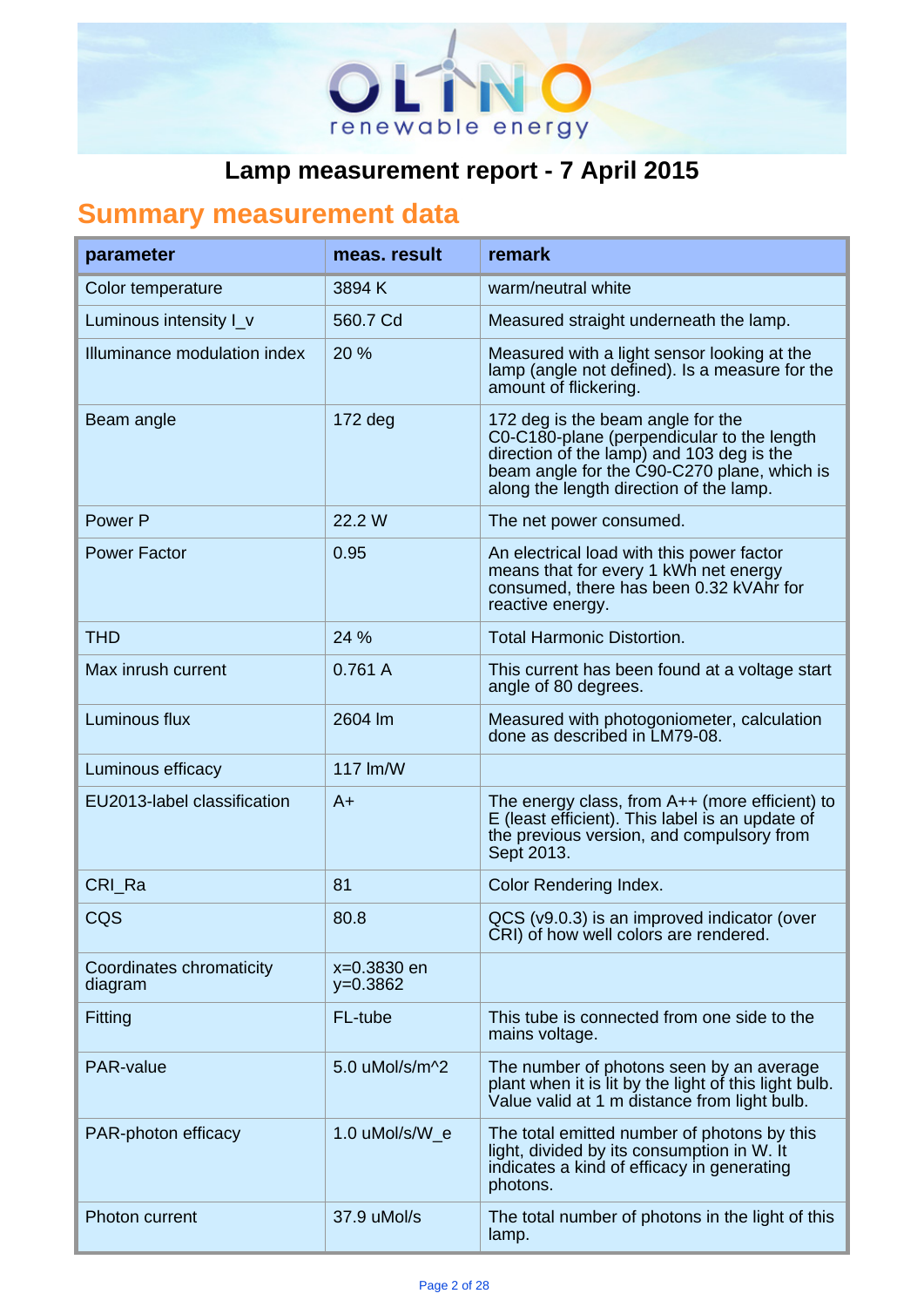

| parameter                     | meas. result                      | remark                                                                                                                                                                                                                                                                                                                                                                                                                                                                                                                                                                                                                                                                                                                                                                                                                                                                                                                                                                                                               |
|-------------------------------|-----------------------------------|----------------------------------------------------------------------------------------------------------------------------------------------------------------------------------------------------------------------------------------------------------------------------------------------------------------------------------------------------------------------------------------------------------------------------------------------------------------------------------------------------------------------------------------------------------------------------------------------------------------------------------------------------------------------------------------------------------------------------------------------------------------------------------------------------------------------------------------------------------------------------------------------------------------------------------------------------------------------------------------------------------------------|
| S/P ratio                     | 1.6                               | This factor indicates the amount of times more<br>efficient the light of this light bulb is perceived<br>under scotopic circumstances (low<br>environmental light level).                                                                                                                                                                                                                                                                                                                                                                                                                                                                                                                                                                                                                                                                                                                                                                                                                                            |
| L x W x H external dimensions | 1498 mm x 26<br>$mm \times 26$ mm | External dimensions of the lamp.                                                                                                                                                                                                                                                                                                                                                                                                                                                                                                                                                                                                                                                                                                                                                                                                                                                                                                                                                                                     |
| L x W x H luminous area       | 1412 mm x 26<br>$mm \times 16$ mm | Dimensions of the luminous area (used in<br>Eulumdat file). It is the surface of the matt<br>white area through which the light comes out.                                                                                                                                                                                                                                                                                                                                                                                                                                                                                                                                                                                                                                                                                                                                                                                                                                                                           |
| <b>General remarks</b>        |                                   | The ambient temperature during the whole set<br>of illuminance measurements was 22.4 - 24.2<br>deg C. The temperature of the housing gets<br>maximally about 24 degrees hotter than<br>ambient temperature. Warm up effect: During<br>the warmup time the illuminance varies during<br>8 minutes and decreases with 8 %.<br>During the warmup time the power doesn't<br>vary significantly $(< 5 %)$ .<br>The variation in efficacy (calculated as<br>indication by simplydividing the illuminance by<br>the power) during the warming up is -3 %. A<br>very high negative value indicates a<br>significant decrease for instance due to<br>heating up of the lamp (decrease of lifetime).<br>Voltage dependency: There is no (significant)<br>dependency of the illuminance when the<br>power voltage varies between 200 - 250 V<br>AC.<br>There is no (significant) dependency of the<br>consumed power when the power voltage<br>varies between 200 - 250 V AC.<br>At the end of the article an additional photo. |
| <b>Eff-variation</b>          | $-3%$                             | This is the variation in efficacy (calculated as<br>indication by simply dividing the illuminance<br>by the power) during the warming up. A very<br>high negative value indicates a significant<br>decrease for instance due to heating up of the<br>lamp (decrease of lifetime).                                                                                                                                                                                                                                                                                                                                                                                                                                                                                                                                                                                                                                                                                                                                    |
| <b>Dimmable</b>               | no                                | Info from manufacturer.                                                                                                                                                                                                                                                                                                                                                                                                                                                                                                                                                                                                                                                                                                                                                                                                                                                                                                                                                                                              |
| Biologic effect factor        | 0.511                             | According to pre-norm DIN V<br>5031-100:2009-06.                                                                                                                                                                                                                                                                                                                                                                                                                                                                                                                                                                                                                                                                                                                                                                                                                                                                                                                                                                     |
| Blue Light Hazard risk group  | $\overline{0}$                    | 0=exempt, $1=low$ , $2=moderate$ , $3=high risk$ .                                                                                                                                                                                                                                                                                                                                                                                                                                                                                                                                                                                                                                                                                                                                                                                                                                                                                                                                                                   |
| form factor                   | tube                              |                                                                                                                                                                                                                                                                                                                                                                                                                                                                                                                                                                                                                                                                                                                                                                                                                                                                                                                                                                                                                      |
| article number                | T8B150-4000K                      |                                                                                                                                                                                                                                                                                                                                                                                                                                                                                                                                                                                                                                                                                                                                                                                                                                                                                                                                                                                                                      |

.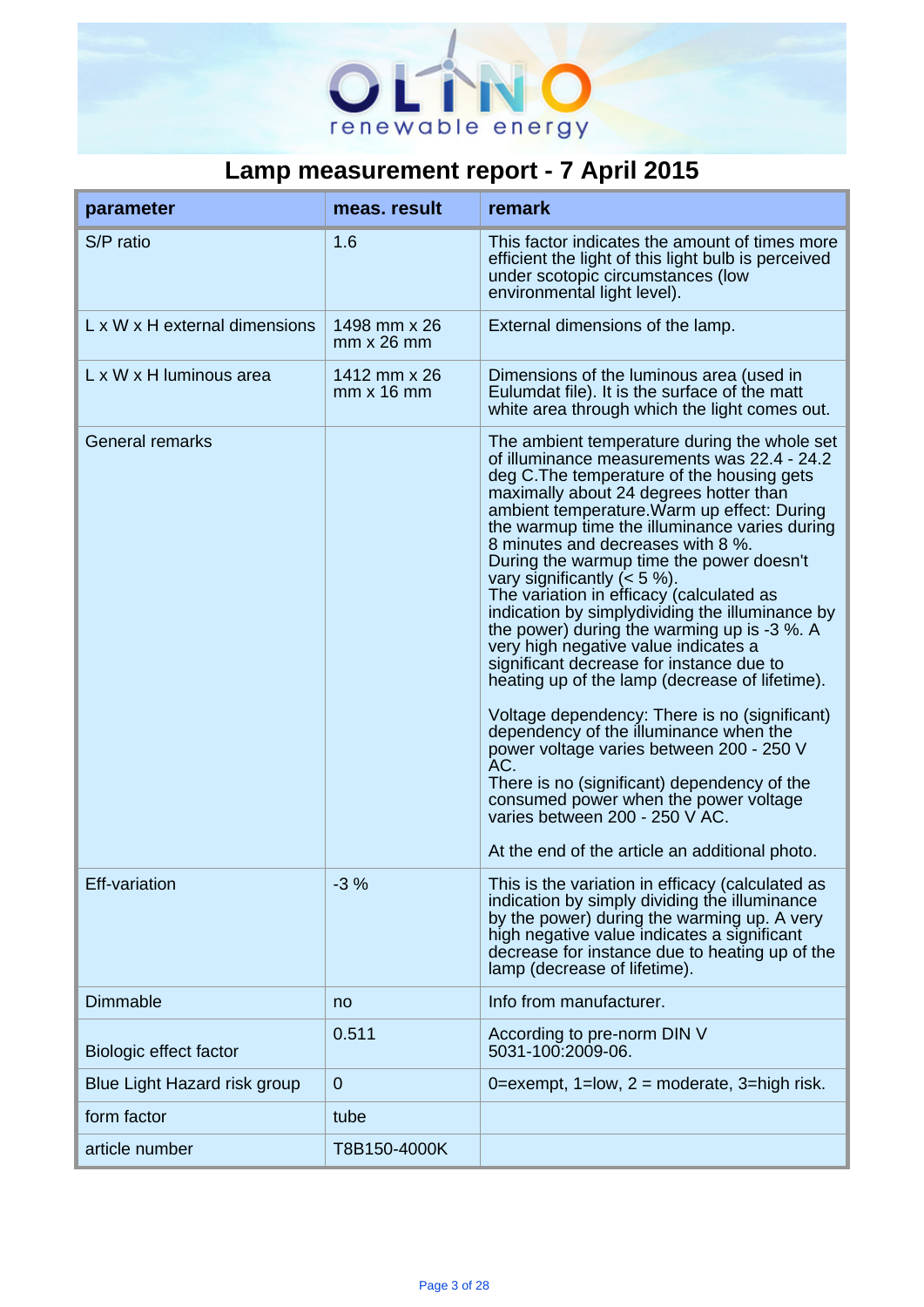

## **Overview table**

|     | Ø 50%    |         | $172^\circ$<br>CO-180:       |                 | <b>Luminaire Efficacy</b> |                               |
|-----|----------|---------|------------------------------|-----------------|---------------------------|-------------------------------|
| m.  | $CO-180$ | C90-270 | 103 <sup>°</sup><br>C90-270: | $E$ (lux)       | 117                       | (lumen per Watt)              |
|     | 29.06    | 2.49    |                              | 561             |                           | Half-peak diam Co-180         |
|     |          |         |                              |                 | 29.06                     | x diameter(m)                 |
| 1.5 | 43.58    | 3.74    |                              | 249             |                           | Half-peak diam C90-270        |
| 2   | 58.11    | 4.98    |                              | 140             | 2.49                      | x diameter(m)                 |
| з   | 87.17    | 7.48    |                              | 62              | Illuminance               |                               |
| 4   | 116.22   | 9.97    |                              | 35              | 561                       | / distance <sup>2</sup> (lux) |
| 6   | 174.34   | 14.95   |                              | 16 <sub>1</sub> | <b>Total Output</b>       |                               |
| 8   | 232.45   | 19.94   |                              | 9               | 2604                      | (lumen)                       |

Please note that this overview table makes use of calculations, use this data with care as explained on the OliNo site. E (lux) values are not accurate, when within 5 x 1412 mm (maximal luminous size, eventually diagonally measured)= 7060 mm. Within this distance from the lamp (data given in red), the measured lux values will be less than the computed values in this overview as the measurements are then within the near field of the lamp.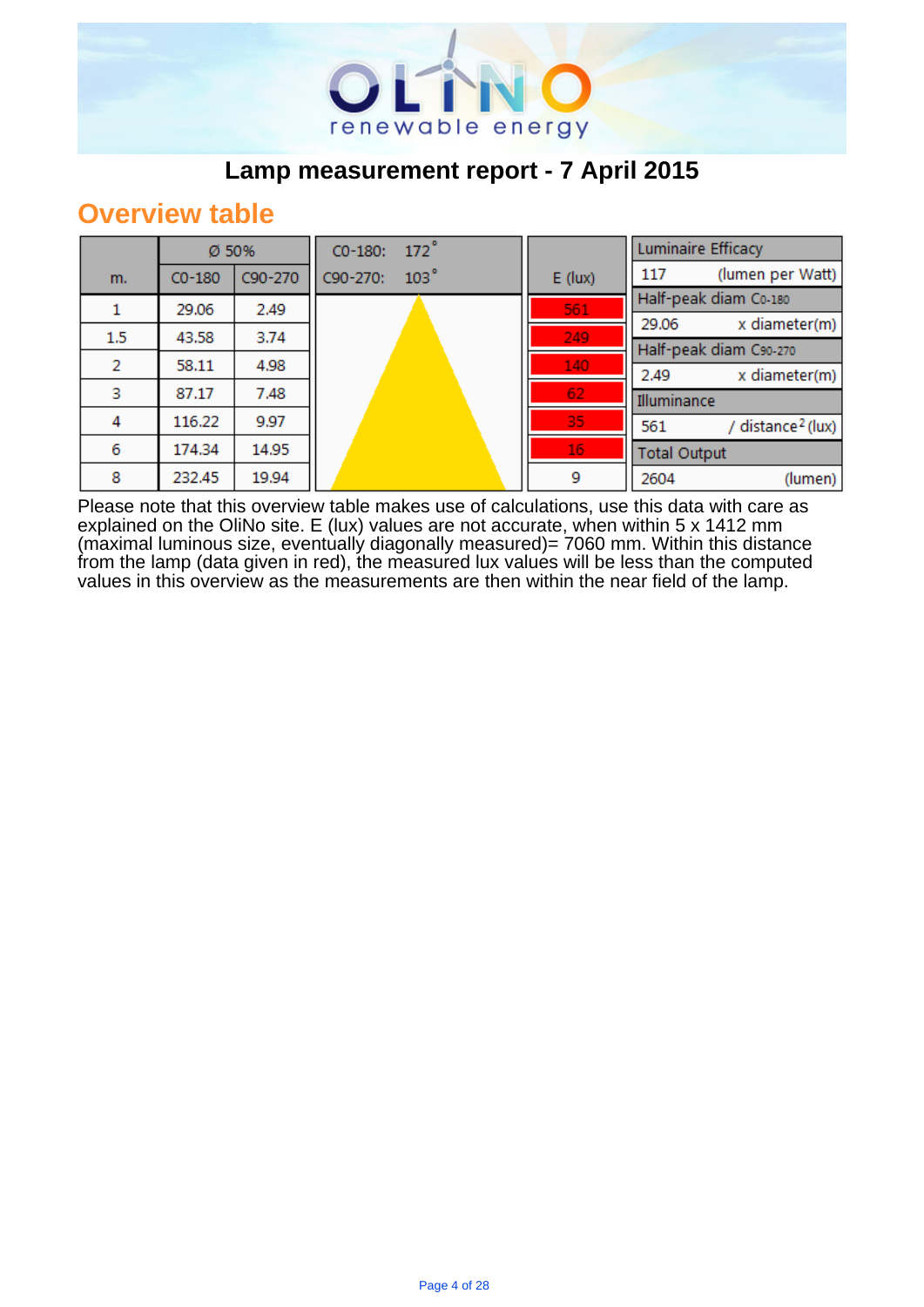

# . **EU 2013 Energy label classification**

Since Sept 2013 these labels will be needed.

Important for the energy classification are the corrected rated power and the useful luminous flux.

The measured rated power is 22.2 W and might need to be corrected. The correction is dependent from the lamp type and whether or not the lamp control gear is included or not. The choice for this lamp is the following classification: **Lamps with own control gear (external or internal)**. As a result the corrected rated power becomes: 22.2 W. The luminous flux measured is 2604 lm. The classification of this lamp needed to determine the useful flux is: **Non-directional lamps**. Then the useful flux becomes 2604 lm. Now a reference power can be calculated.

The energy efficiency coefficient is  $P_{corr}$  /  $P_{ref}$  = 0.12.



EU energy label for this lamp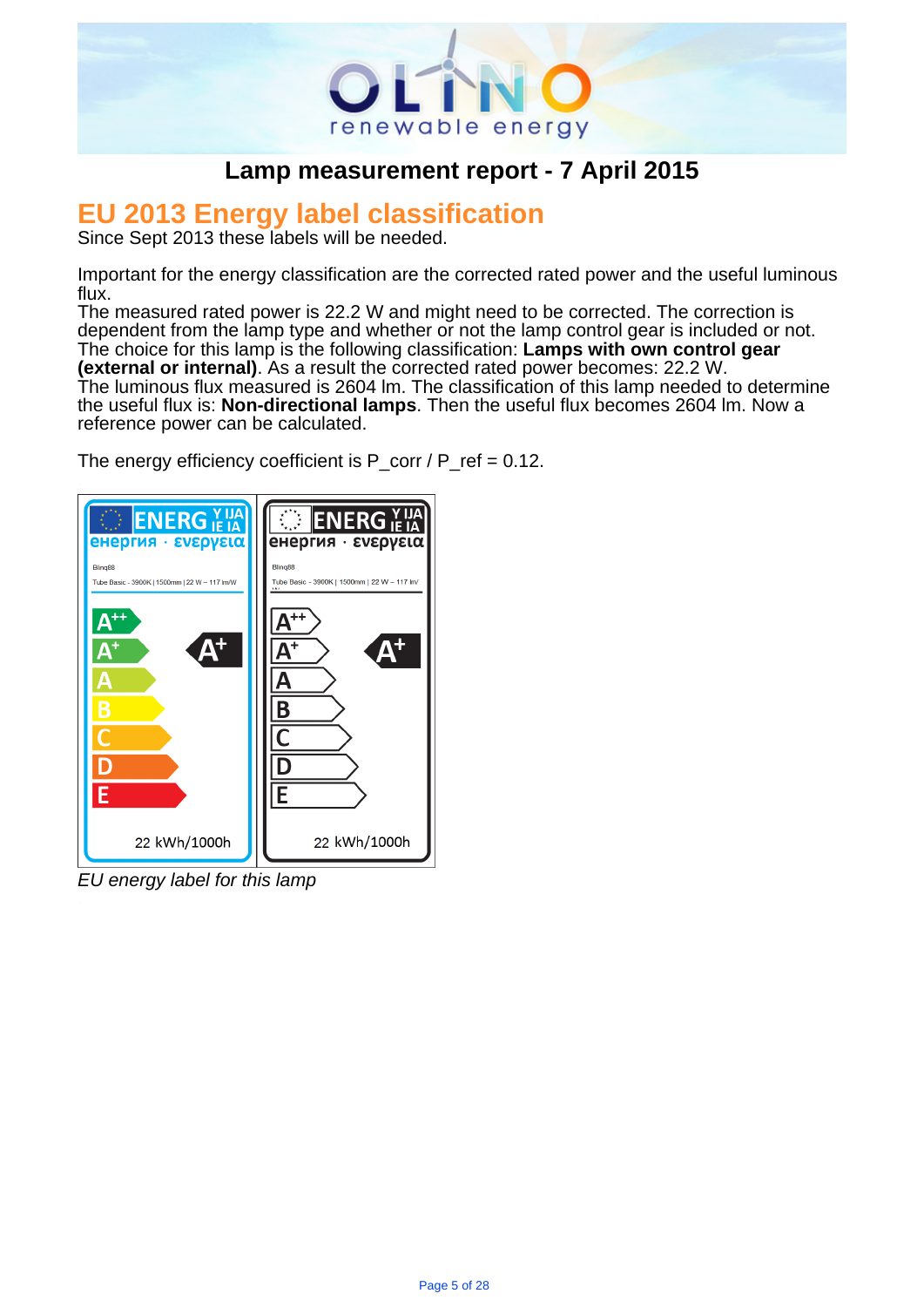# renewable energy

## . **Lamp measurement report - 7 April 2015**



The lamp's performance in the lumen-Watt field, with the energy efficacy fields indicated.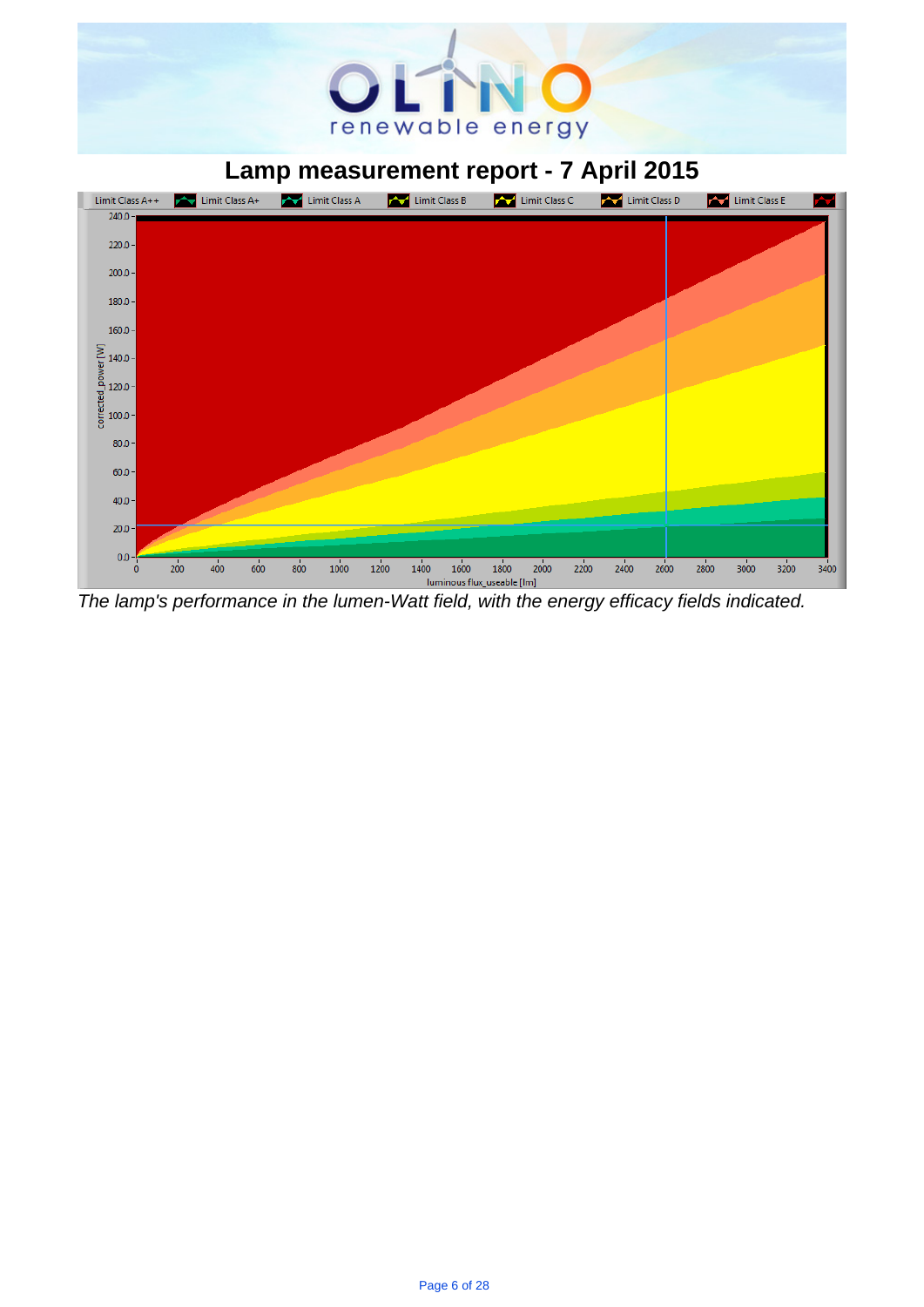

#### **Eulumdat light diagram**

This light diagram below comes from the program Qlumedit, that extracts these diagrams from an Eulumdat file.



The light diagram giving the radiation pattern.

The light diagram indicates the beam in the C0-C180 plane (perpendicular to the length direction of the lamp) and in the plane perpendicular to that, the C90-C270 plane (along the length direction of the lamp).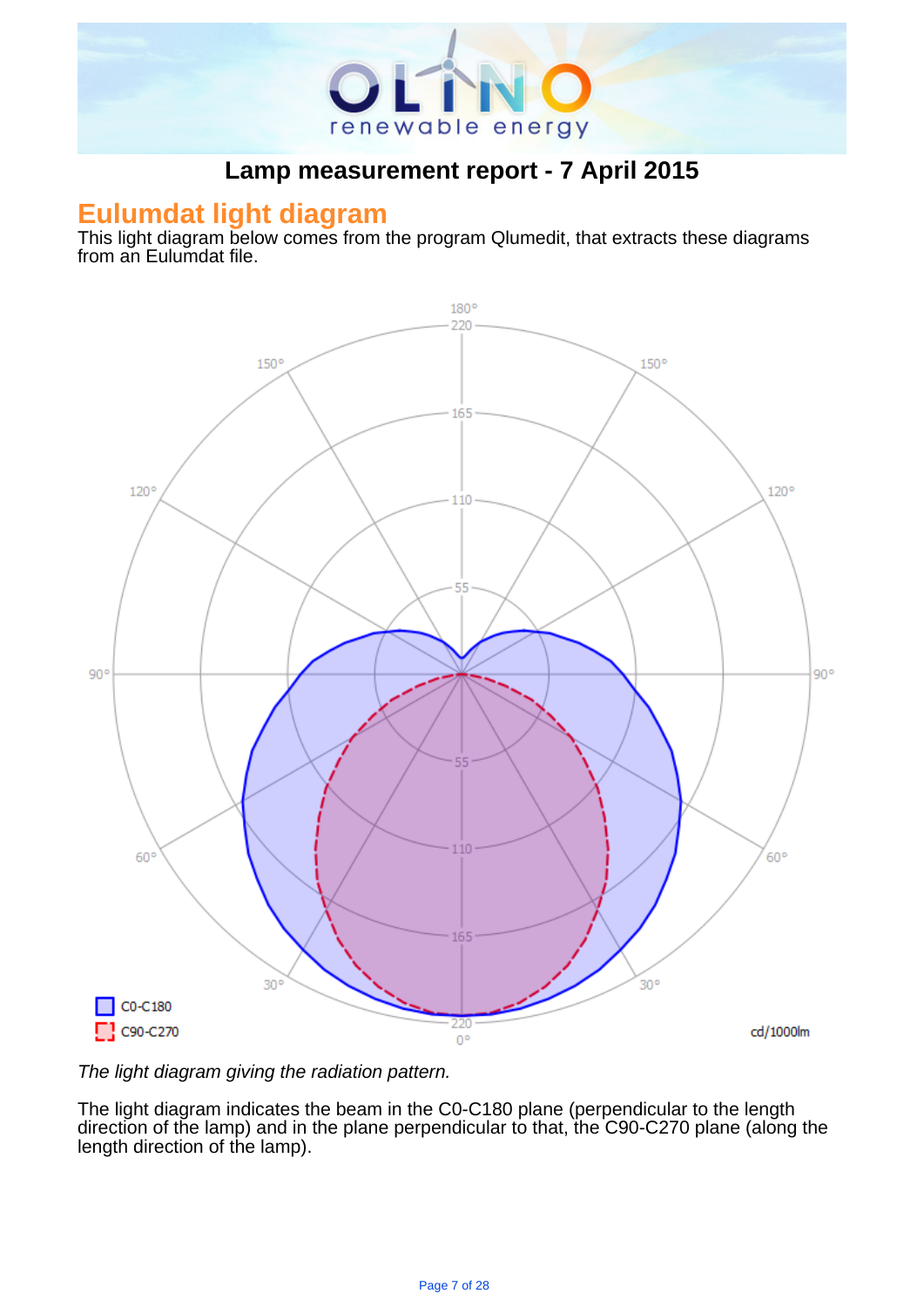

# . **Illuminance Ev at 1 m distance, or luminous intensity Iv**

Herewith the plot of the averaged luminous intensity Iv as a function of the inclination angle with the light bulb.



The radiation pattern of the light bulb.

This radiation pattern is the average of the light output of the light diagram given earlier. Also, in this graph the luminous intensity is given in Cd.

These averaged values are used (later) to compute the lumen output.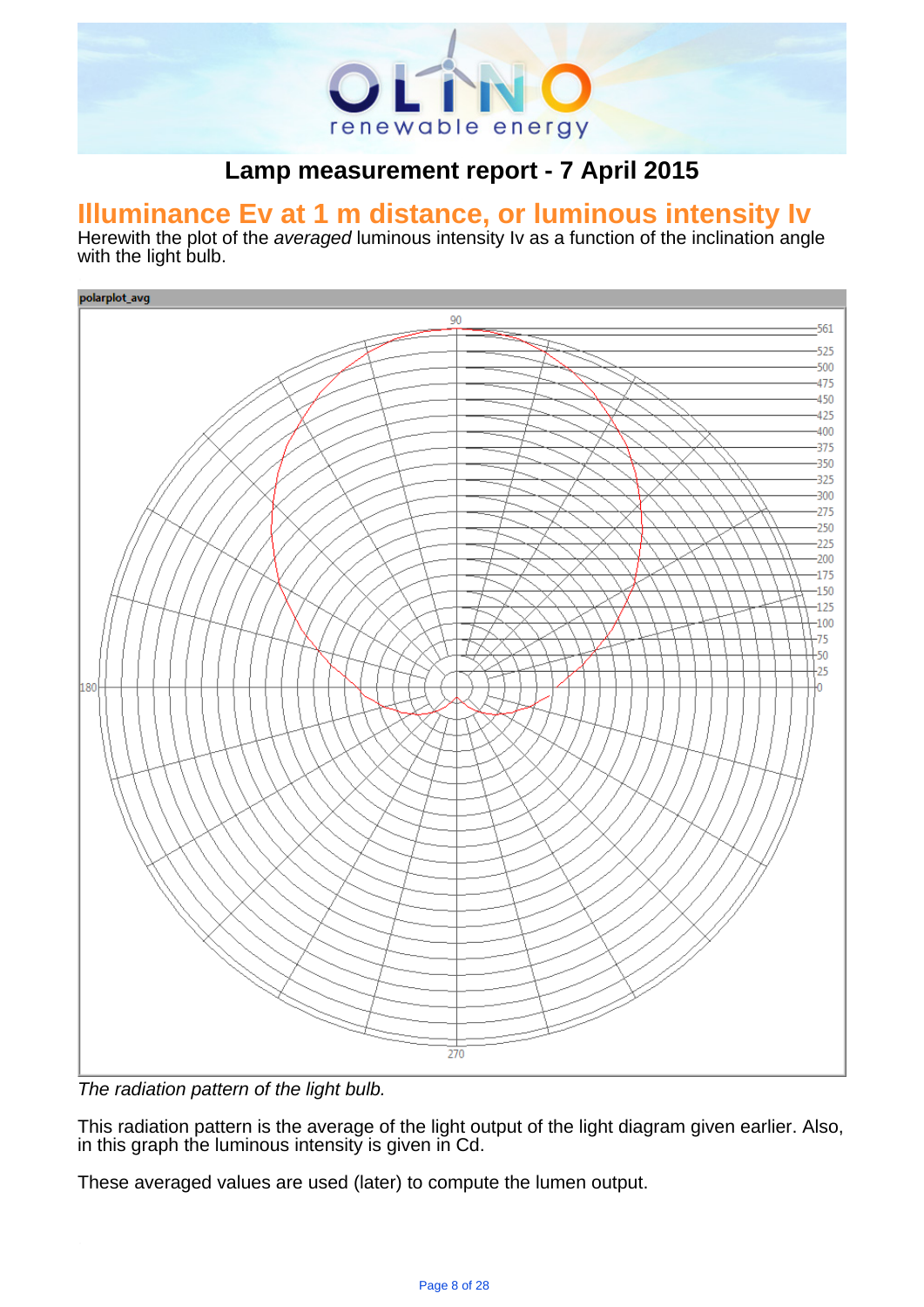

. **Lamp measurement report - 7 April 2015**



Intensity data of every measured turn angle at each inclination angle.

This plot shows per inclination angle the intensity measurement results for each turn angle at that inclination angle. There normally are differences in illuminance values for different turn angles. However for further calculations the averaged values will be used.

When using the average values per inclination angle, the beam angle can be computed, being 172 deg for the C0-C180 plane and 103 deg for the C90-C270 plane.

## **Luminous flux**

With the averaged illuminance data at 1 m distance, taken from the graph showing the averaged radiation pattern, it is possible to compute the luminous flux.

The result of this computation for this light spot is a luminous flux of 2604 lm.

## **Luminous efficacy**

The luminous flux being 2604 lm, and the consumed power of the lamp being 22.2 Watt, results in a luminous efficacy of 117 lm/Watt.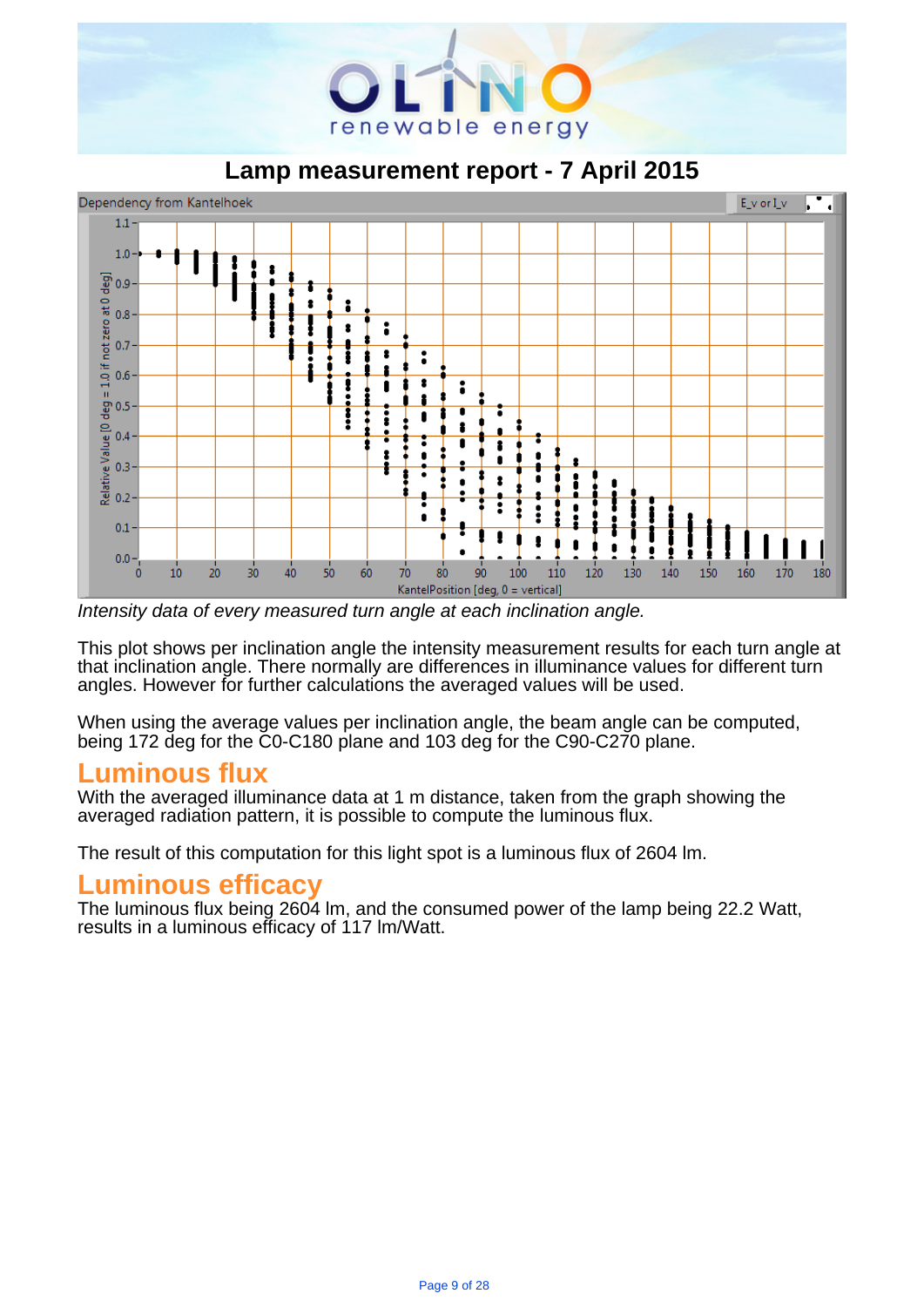

#### **Electrical properties**

The power factor is 0.95. An electrical load with this power factor means that for every 1 kWh net energy consumed, there has been 0.32 kVAhr for reactive energy.

| Lamp voltage     | 230.10 V |
|------------------|----------|
| Lamp current     | 0.101A   |
| Power P          | 22.2 W   |
| Apparent power S | 23.3 VA  |
| Power factor     | 0.95     |

.

#### Of this lamp the voltage across and the resulting current through it are measured and graphed. .



Voltage across and current through the lightbulb

This current waveform has been checked on requirements posed by the norm IEC 61000-3-2:2006 (including up to A2:2009).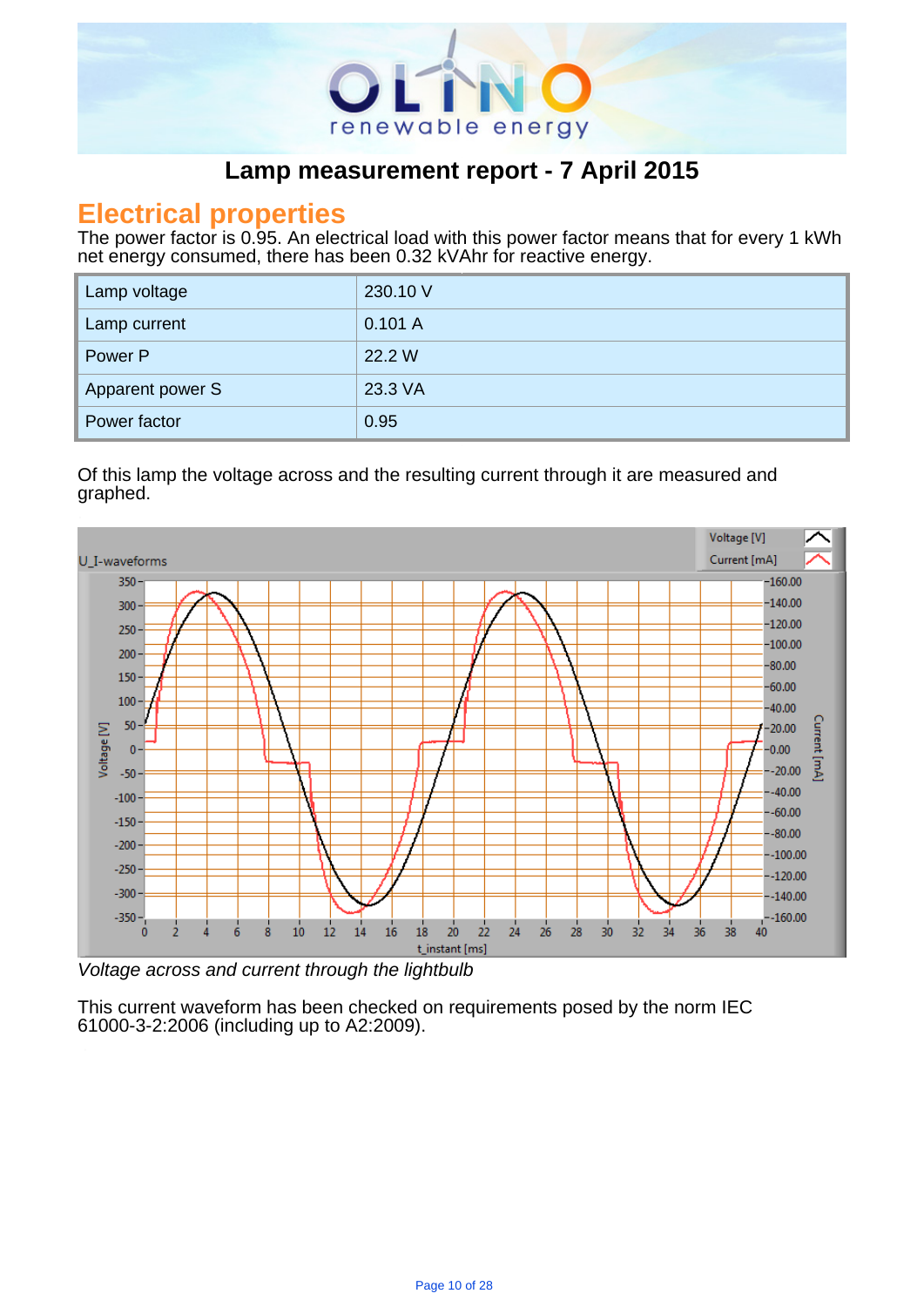

. **Lamp measurement report - 7 April 2015**



Harmonics in the current waveform and checked against IEC61000-3-2:2006 and A2:2009

When the consumed power is  $\leq$  25 W there are no limits for the harmonics.

The Total Harmonic Distortion of the current is computed and its value is 24 %.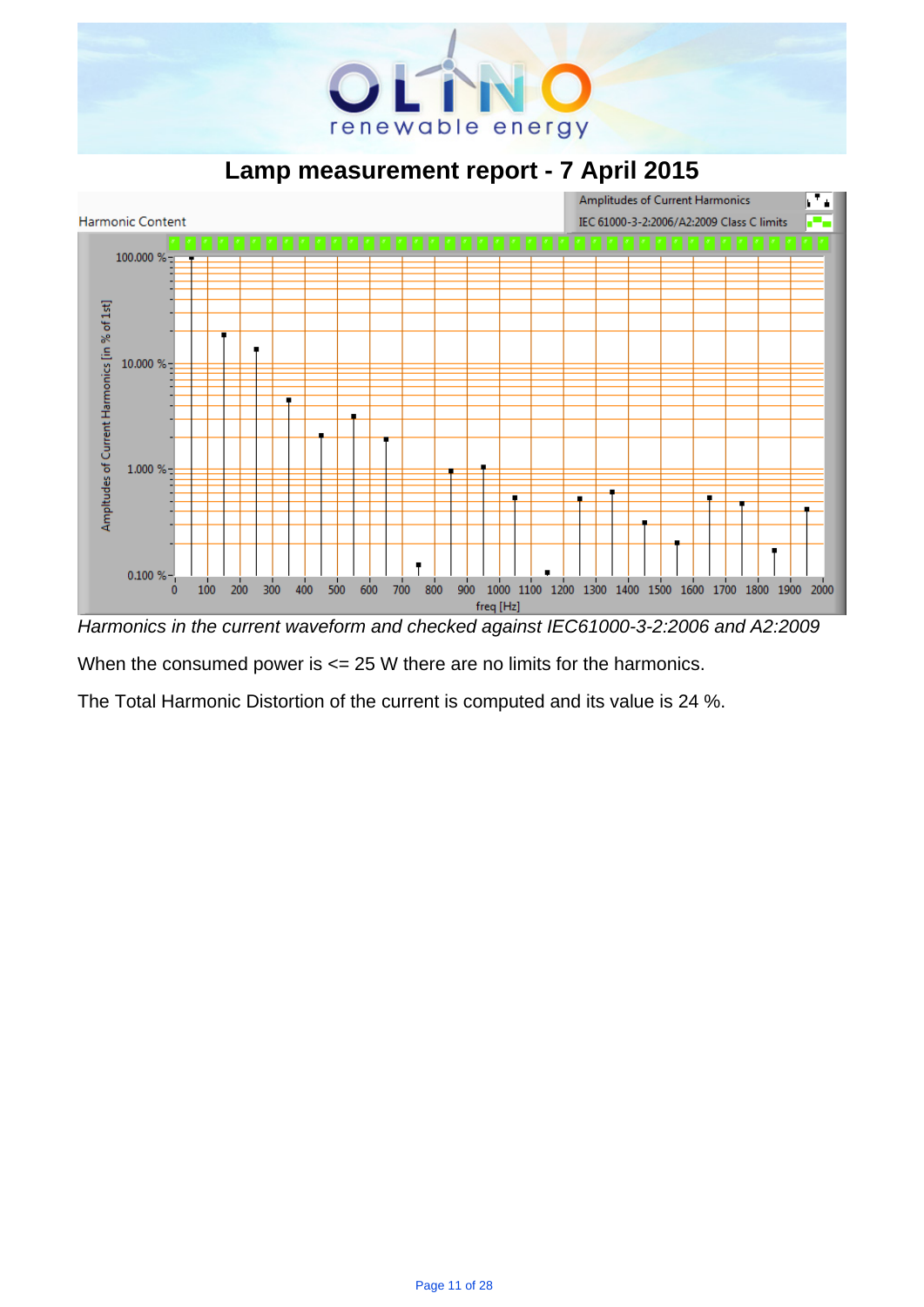

#### **Inrush current**

The inrush current has been measured for different voltage start angles; from 0 - 170 degrees with a 10 degrees step. The current- and voltage values have been acquires at a sample speed of 39.9 kS/s. Then this data has been fed into a second order 2kHz low pass Butterworth filter. This removes the current spikes that do not represent relevant values. The lamp was two minutes off before every inrush current measurement was made.

| Test voltage                                                  | 230.0 V     |                                                                                                                    |
|---------------------------------------------------------------|-------------|--------------------------------------------------------------------------------------------------------------------|
| Frequency of the voltage                                      | $50.0$ Hz   |                                                                                                                    |
| Maximum inrush current                                        | 0.761A      | This current has been found at a voltage start<br>angle of 80 degrees.                                             |
| Pulse width of max inrush<br>current                          | $3.3E - 4s$ | This is the time that the pulse is higher than<br>10 % of the max inrush current.                                  |
| Minimal inrush current                                        | 0.053A      | This current has been found at a voltage start<br>angle of 0 degrees.                                              |
| $\frac{1}{2}$ x t after 10 ms at 0 deg<br>voltage start angle | 6.000E-6 A  | This is the $\frac{1}{2}$ t value when a zero crossing<br>detector is used to start the voltage from 0<br>degrees. |

.



Inrush current found at worst-case voltage start angle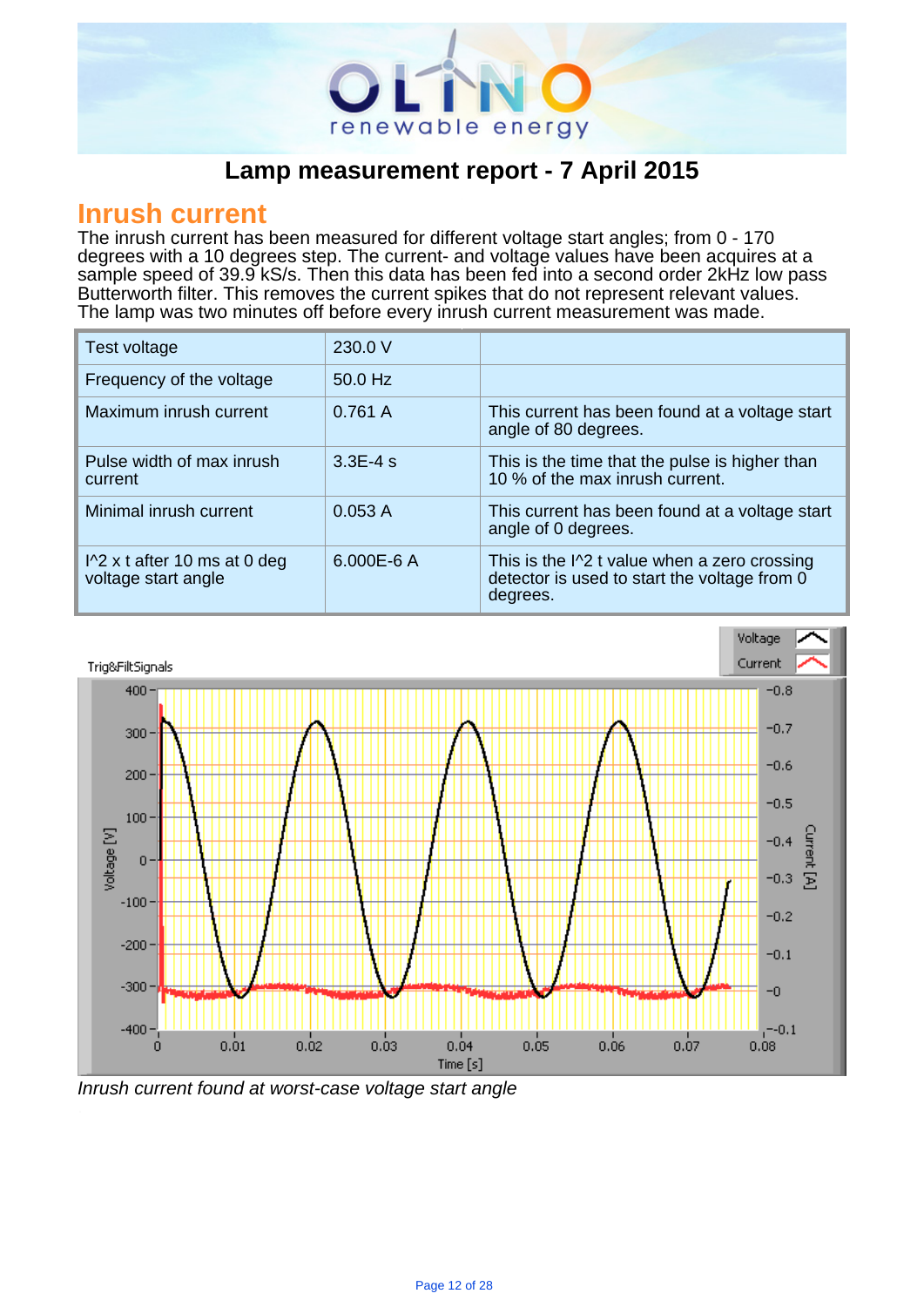

. **Lamp measurement report - 7 April 2015**



First cycle of the maximum inrush current



The energy I^2t during the first 10 ms of the first current cycle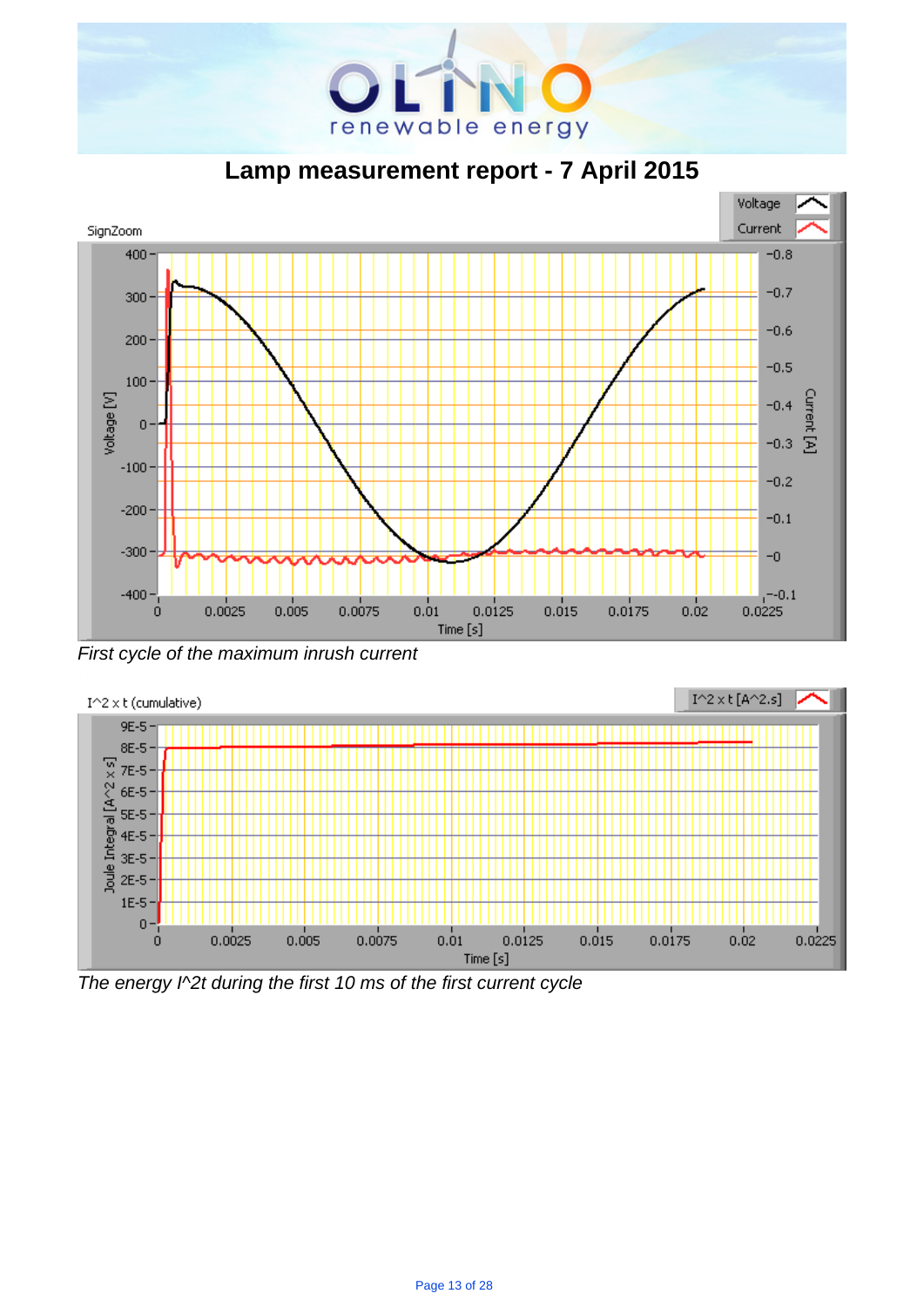

# . **Temperature measurements lamp**

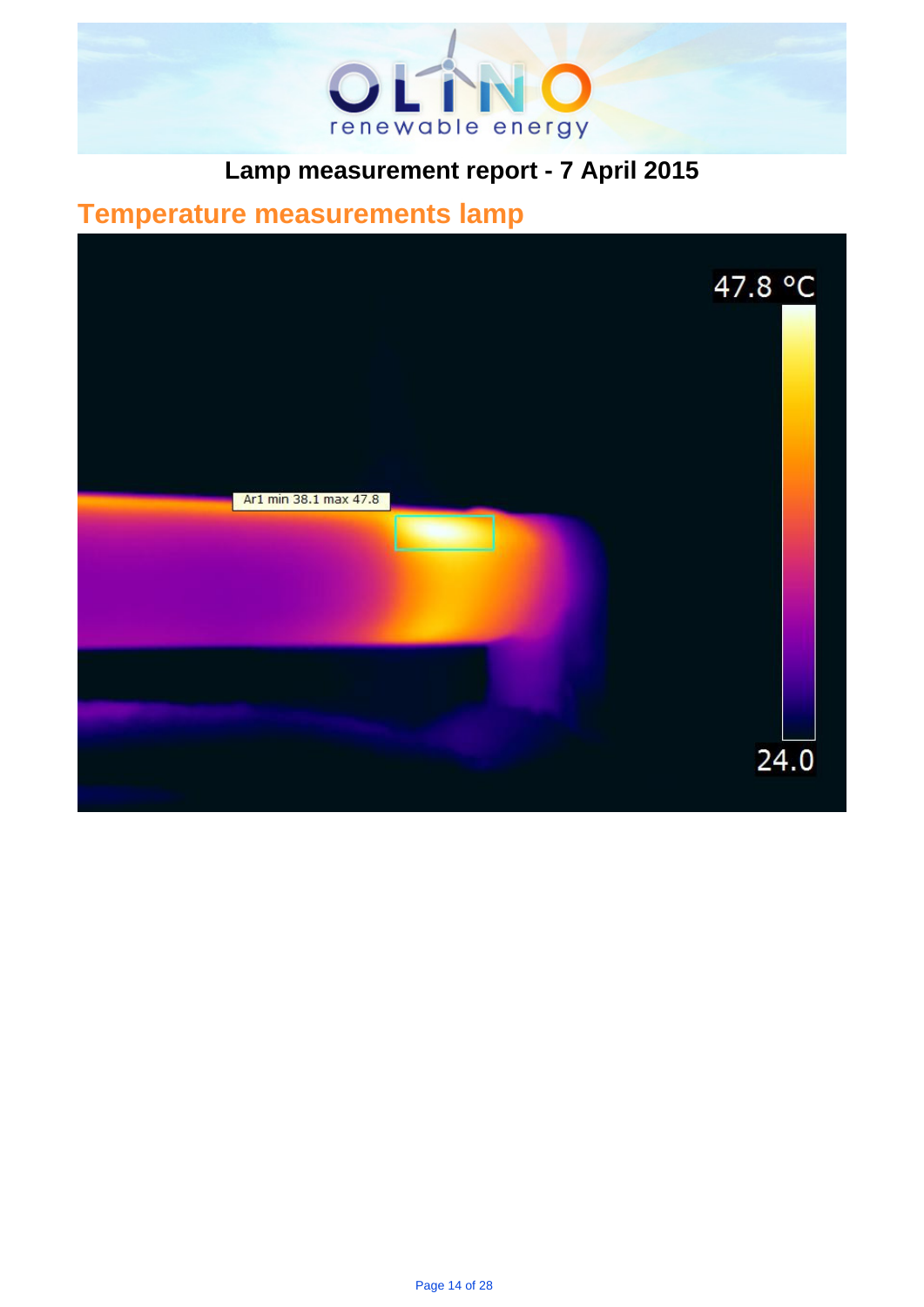



Temperature image(s).

| status lamp                      | > 2 hours on                |
|----------------------------------|-----------------------------|
| ambient temperature              | 24 $deg C$                  |
| reflected background temperature | 24 $deg C$                  |
| camera                           | <b>Flir T335</b>            |
| emissivity                       | 0.95                        |
| measurement distance             | 0.5 <sub>m</sub>            |
| IFOV_geometric                   | 0.136 mm per 0.1 m distance |
| NETD (thermal sensitivity)       | 50 mK                       |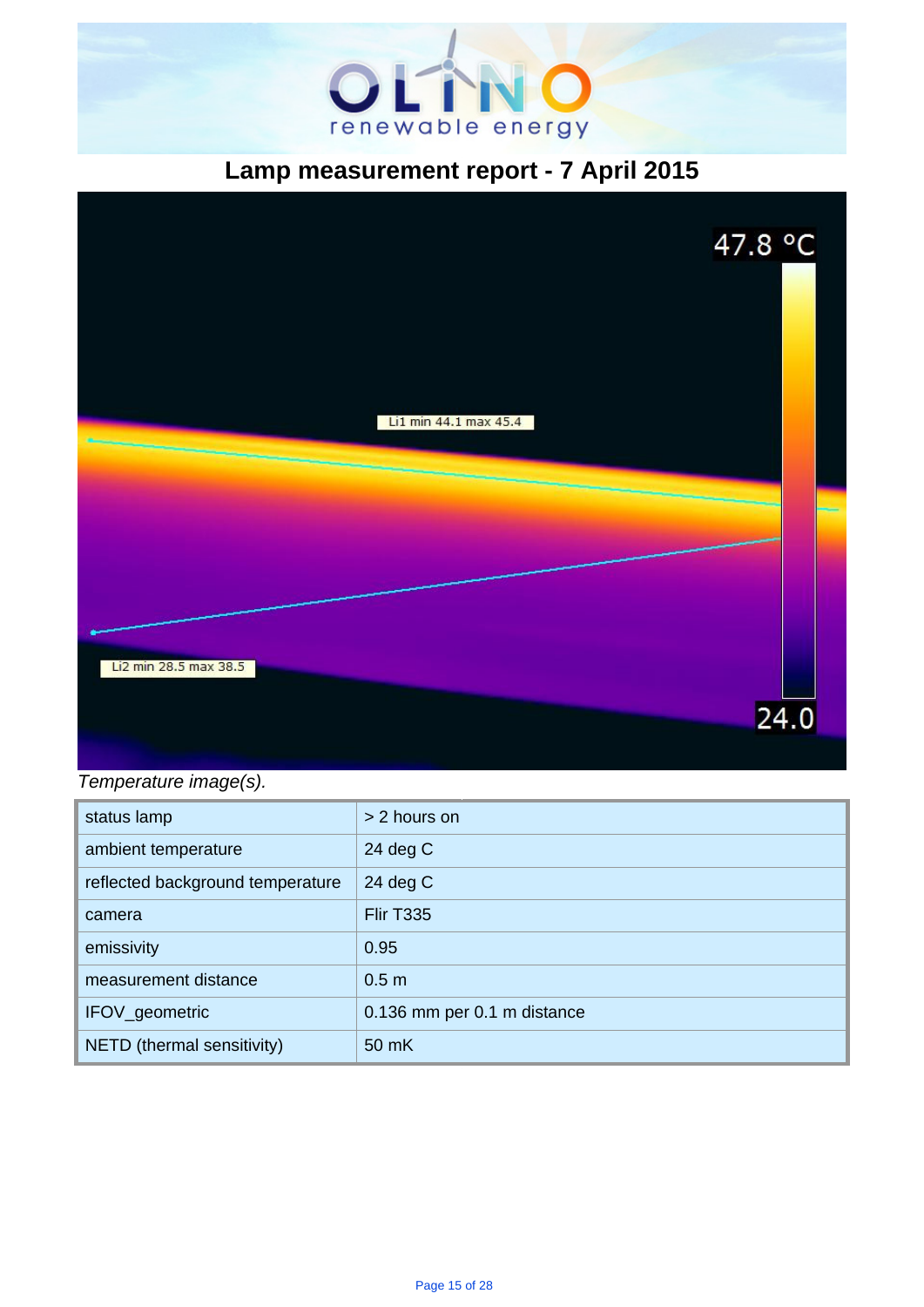

# . **Color temperature and Spectral power distribution**



The spectral power distribution of this light bulb, energies on y-axis valid at 1 m distance.

The measured color temperature is 3894 K which is warm/neutral white.

This color temperature is measured straight underneath the light bulb. Below a graph showing the color temperature for different inclination angles.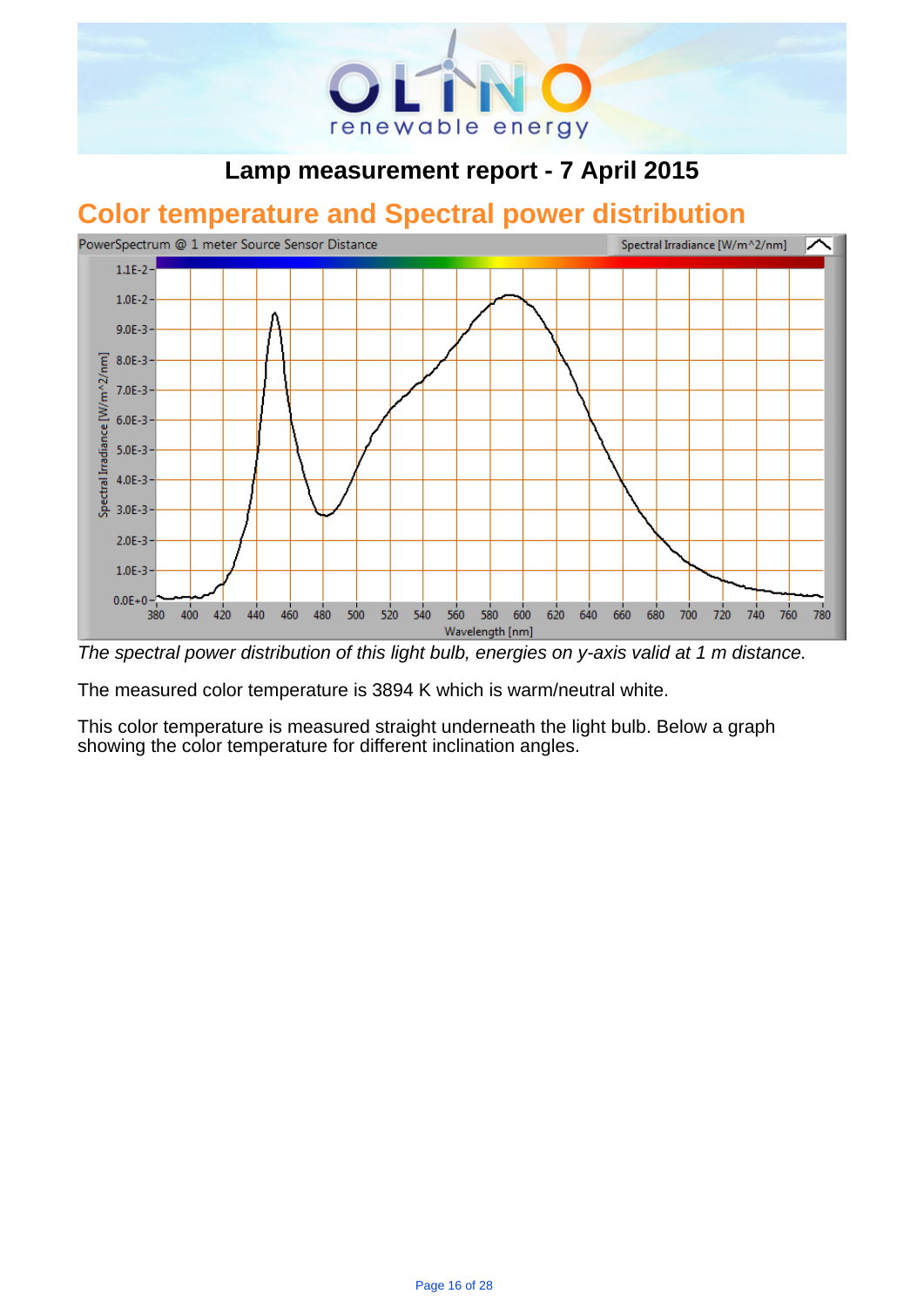





Color temperature as a function of inclination angle.

The color temperature is given for inclination angles up to 90 deg. Beyond that angle has not been measured.

For the C0-C180 plane: the beam angle of 172 deg is equivalent to 86.1 deg inclination angle,which is the area where most of the light falls within. The maximum variation of color temperature in the first 90 degrees of this inclination area is about 2 %.

For the C90-C270 plane: the beam angle of 103 deg is equivalent to 51.3 deg inclination angle,which is the area where most of the light falls within. The maximum variation of color temperature in the first 90 degrees of this inclination area is about 1 %.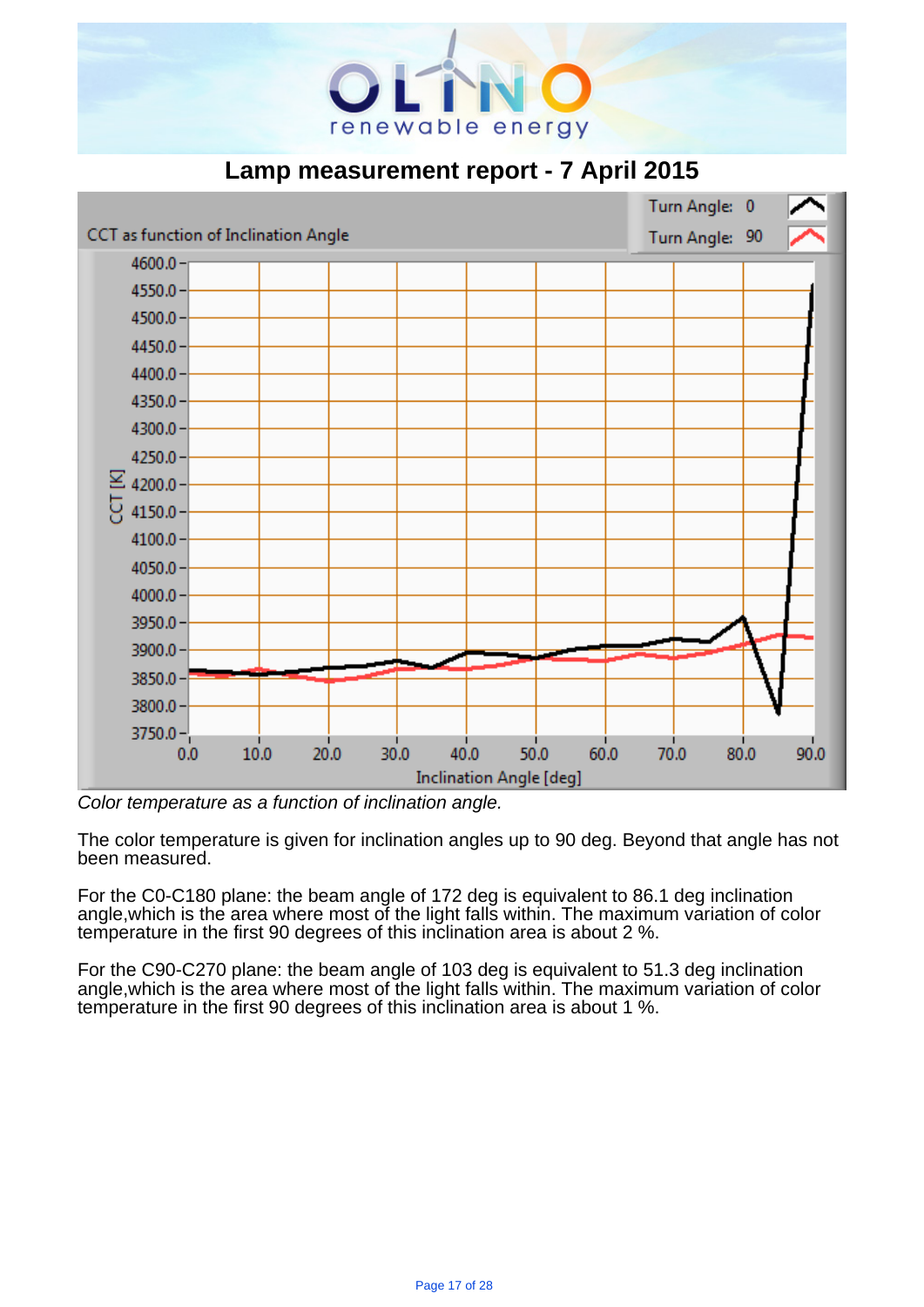

# . **PAR value and PAR spectrum**

To make a statement how well the light of this light bulb is for growing plants, the PAR-area needs to be determined.



The photon spectrum, then the sensitivity curve and as result the final PAR spectrum of the light of this light bulb

| parameter           | value | unit       |
|---------------------|-------|------------|
| <b>PAR</b> number   | 5.0   | uMol/s/m^2 |
| PAR photon current  | 23.2  | uMol/s     |
| PAR photon efficacy | 1.0   | uMol/s/W   |

The PAR efficiency is 64 % (valid for the PAR wave length range of 400 - 700 nm). This is the maximum percentage of the total of photons in the light that is effectively used by the average plant (since the plant might not take 100 % of the photons at the frequency where its relative sensitivity is 100 %).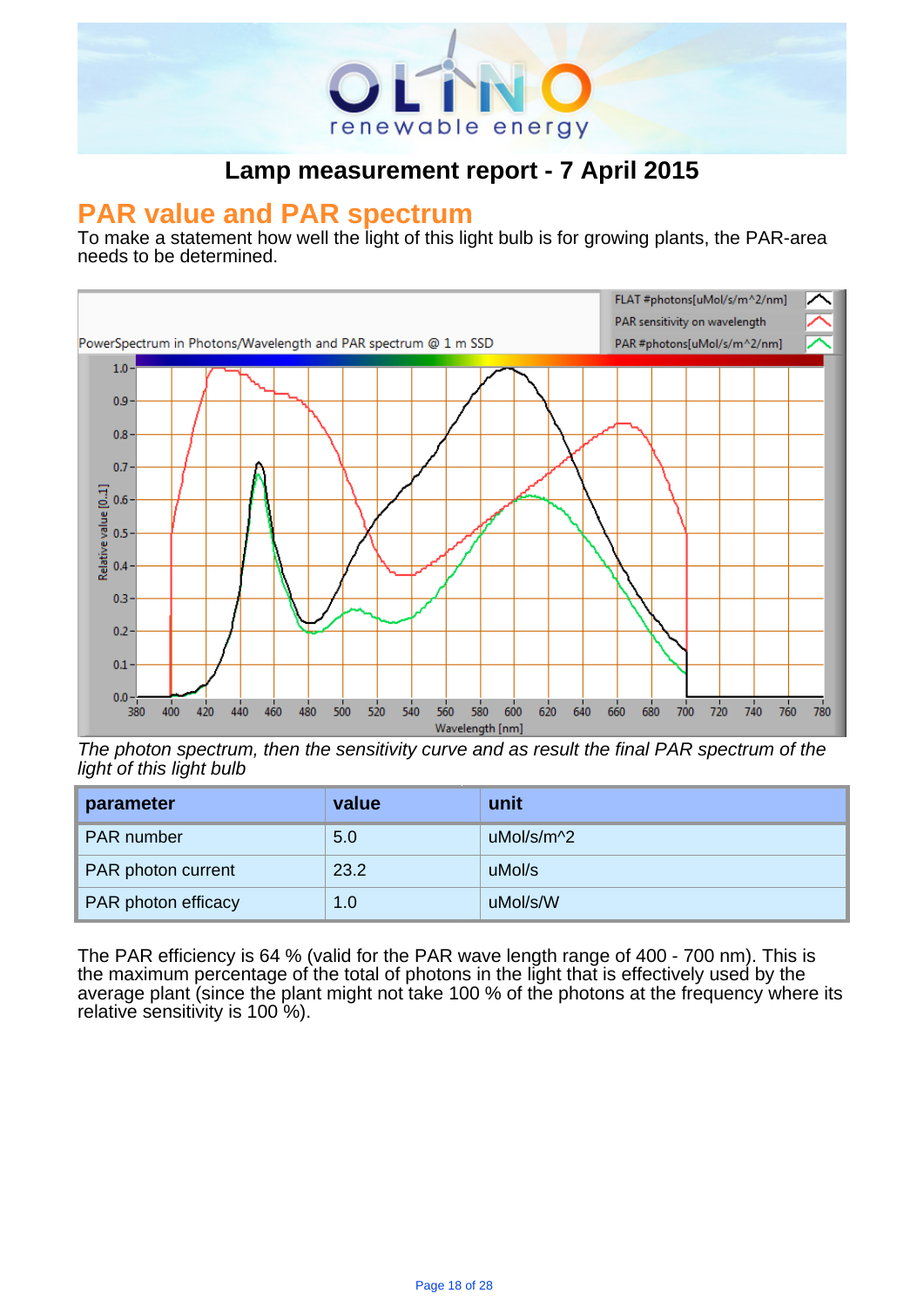

## **S/P ratio**



The power spectrum, sensitivity curves and resulting scotopic and photopic spectra (spectra energy content defined at 1 m distance).

The S/P ratio of the light coming from this lamp is 1.6.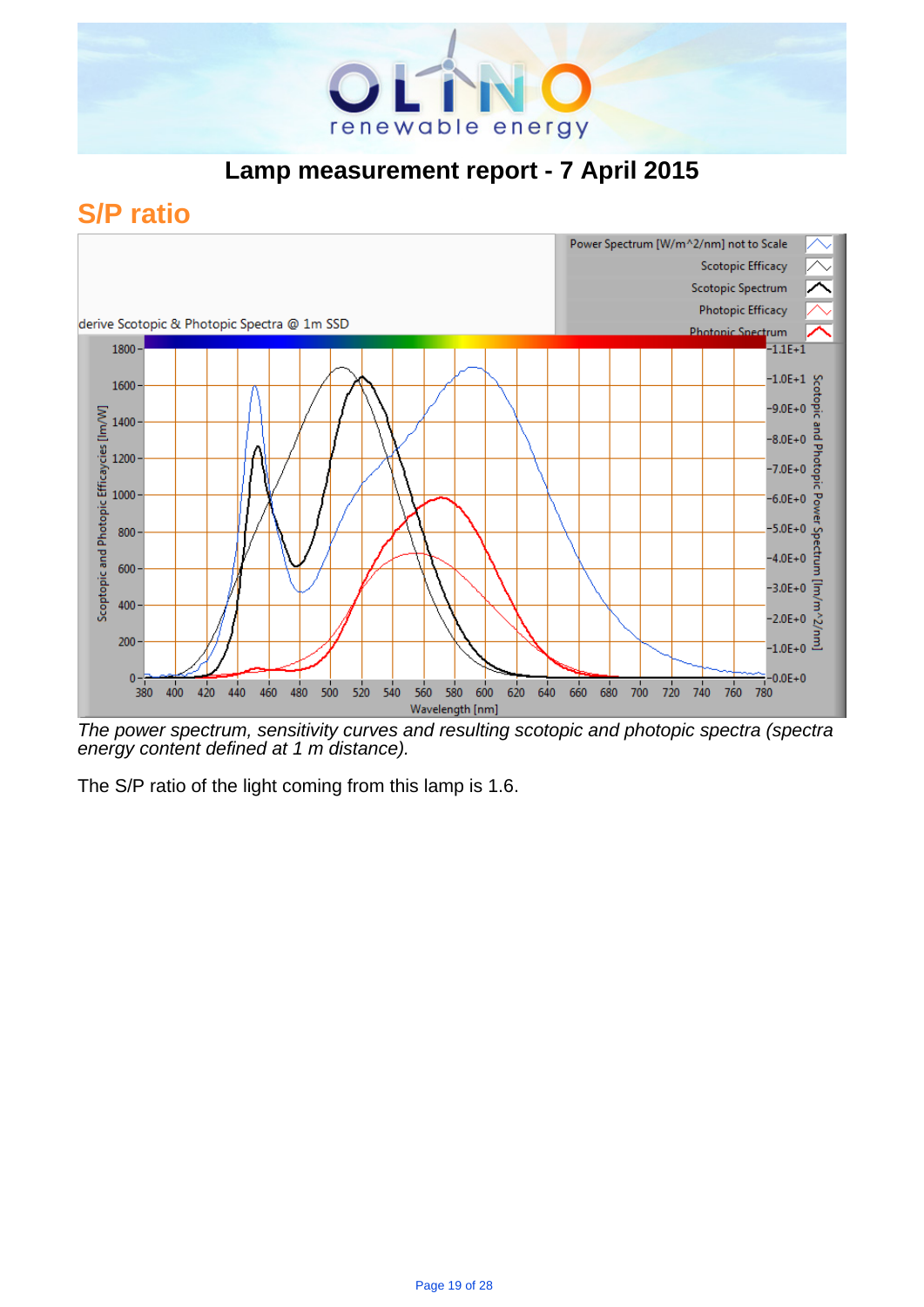

## **Chromaticity diagram**



The chromaticity space and the position of the lamp's color coordinates in it.

The point of the light in this diagram is inside the area indicated with class A. This area indicates an area for signal lamps.

The color coordinates are  $x=0.3830$  and  $y=0.3862$ .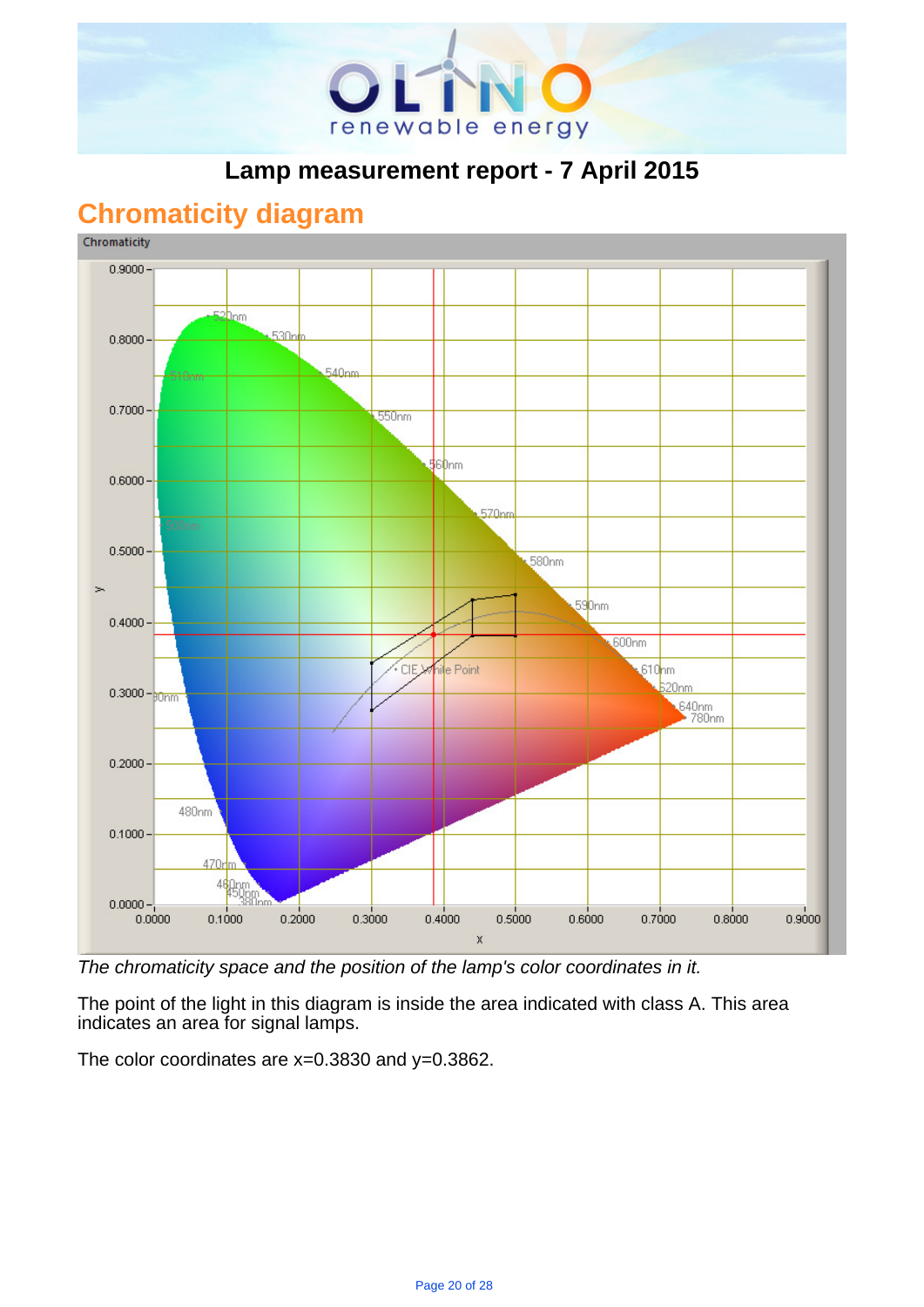

# . **Color Rendering Index (CRI) or also Ra**

Herewith the image showing the CRI as well as how well different colors are represented (rendered). The higher the number, the better the resemblance with the color when a black body radiator would have been used (the sun, or an incandescent lamp)

Each color has an index Rx, and the first 8 indexes (R1 .. R8) are averaged to compute the Ra which is equivalent to the CRI.



CRI of the light of this lightbulb.

This value of 81 indicates how well the light of this lamp can render well a set of reference colors, this in comparison with the light of a reference source (for color temperatures < 5000K a black radiator is used as reference and for color temperatures > 5000K the sun or the light outside during the day).

The value of 81 is bigger than the value of 80 that is considered as a minimum for working areas in general.

Note: the chromaticity difference is 0.0013 and indicates the distance to the Planckian Locus. There is a value mentioned of max 5.4E-3 in section 5.3 of CIE 13.3-1995 however not further explanation of it.

An other reference with signal lights as a reference is given in the chromaticity diagram.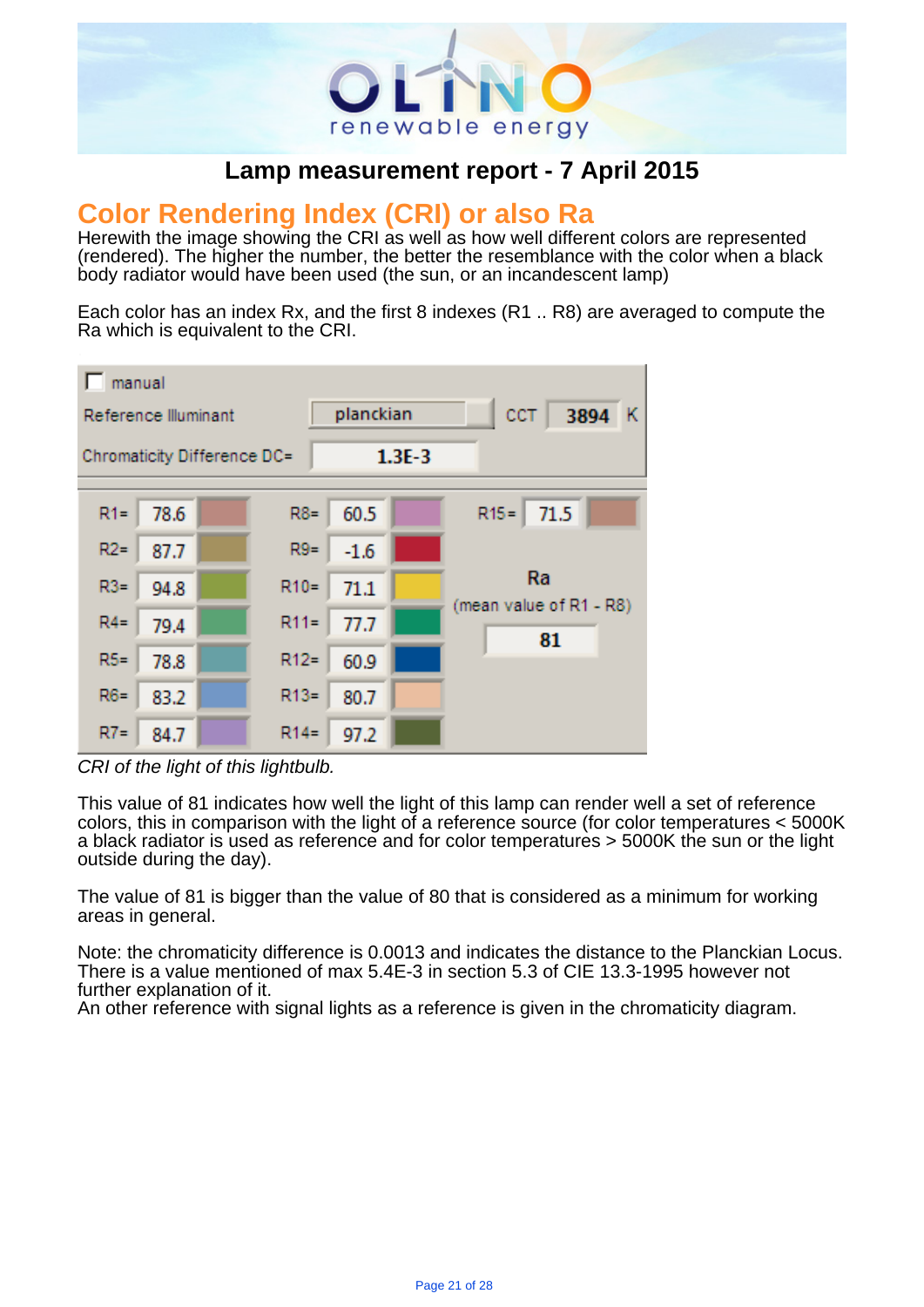

## **Color Quality Scale**

(v9.0.3) is an improved indicator (over CRI) of how well colors are rendered.



CQS-values of the light of this light bulb.



CQS-values for the light of this light bulb compared with those of a reference source with the same color temperature.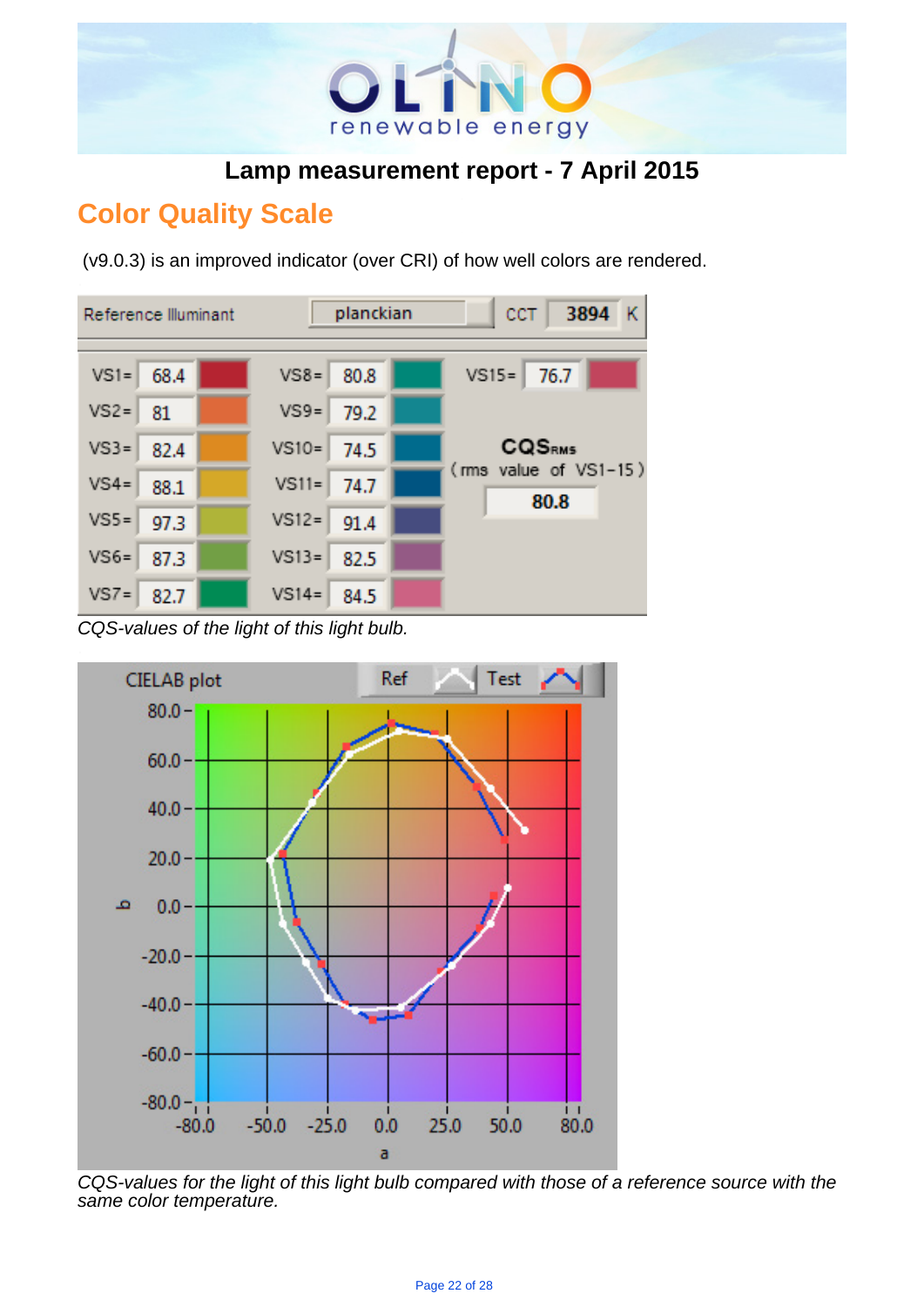

#### **Voltage dependency**

The dependency of a number of lamp parameters on the lamp voltage is determined. For this, the lamp voltage has been varied and its effect on the following light bulb parameters measured: illuminance E\_v [lx], the lamppower P [W] and the luminous efficacy [lm/W] (this latter is estimated here by dividing the found  $E_{v}$  value by P).

.



Lamp voltage dependencies of certain light bulb parameters

There is no (significant) dependency of the illuminance when the power voltage varies between 200 - 250 V AC.

There is no (significant) dependency of the consumed power when the power voltage varies between 200 - 250 V AC.

When the voltage varies abruptly with  $+$  or  $-5$  V AC then this results in a variation of the illuminance of maximally 0.0 %. This difference in illuminance is not visible (when it occurs abruptly).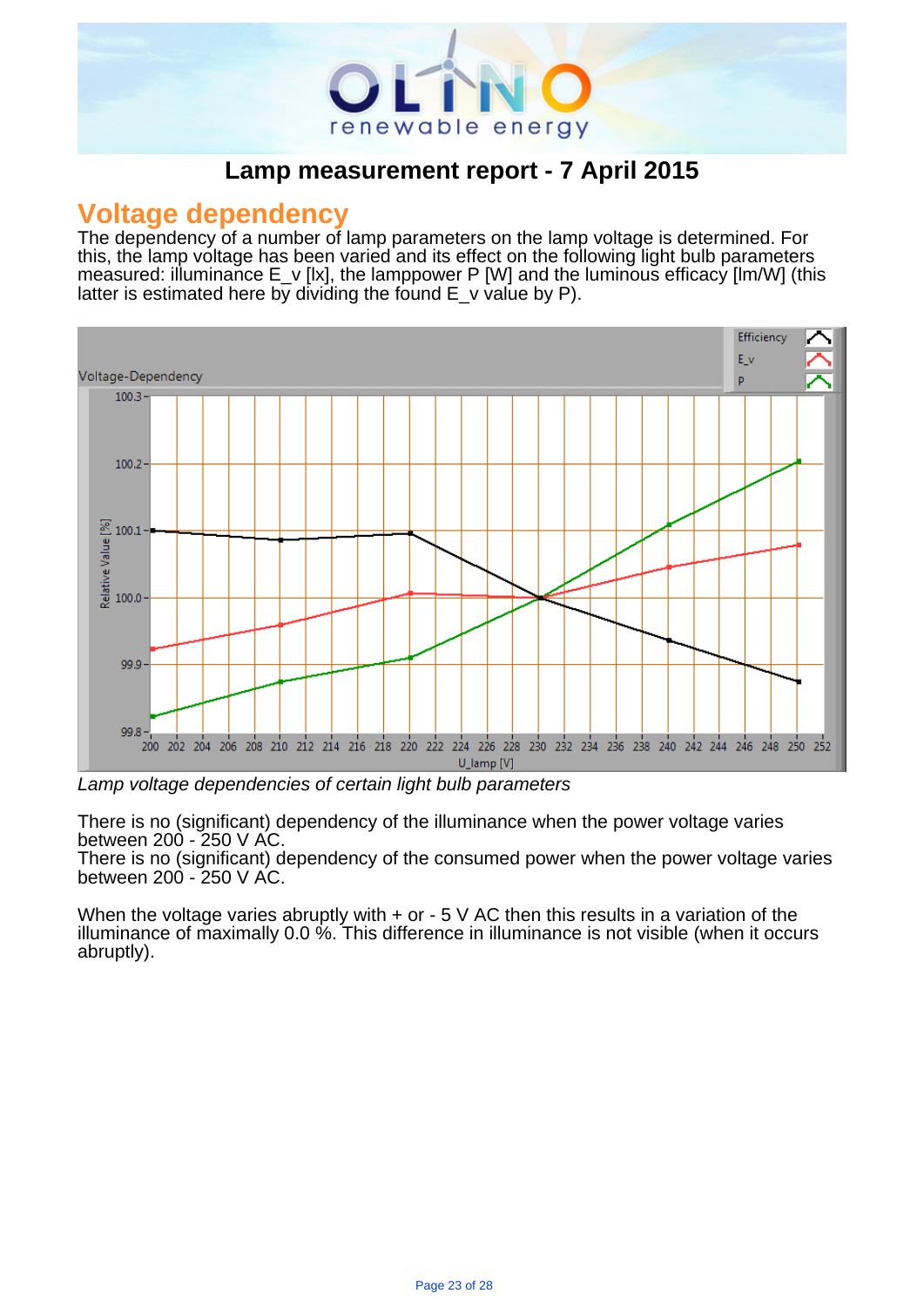

.

#### **Warm up effects**

After switch on of a cold lamp, the effect of heating up of the lamp is measured on illuminance  $E_v$  [kx], the lamppower P [W] and the luminous efficacy [lm/W].



Effect of warming up on different light bulb parameters. In the first graph the 100 % level is put at begin, and in the last graph the 100 % level is put at the end.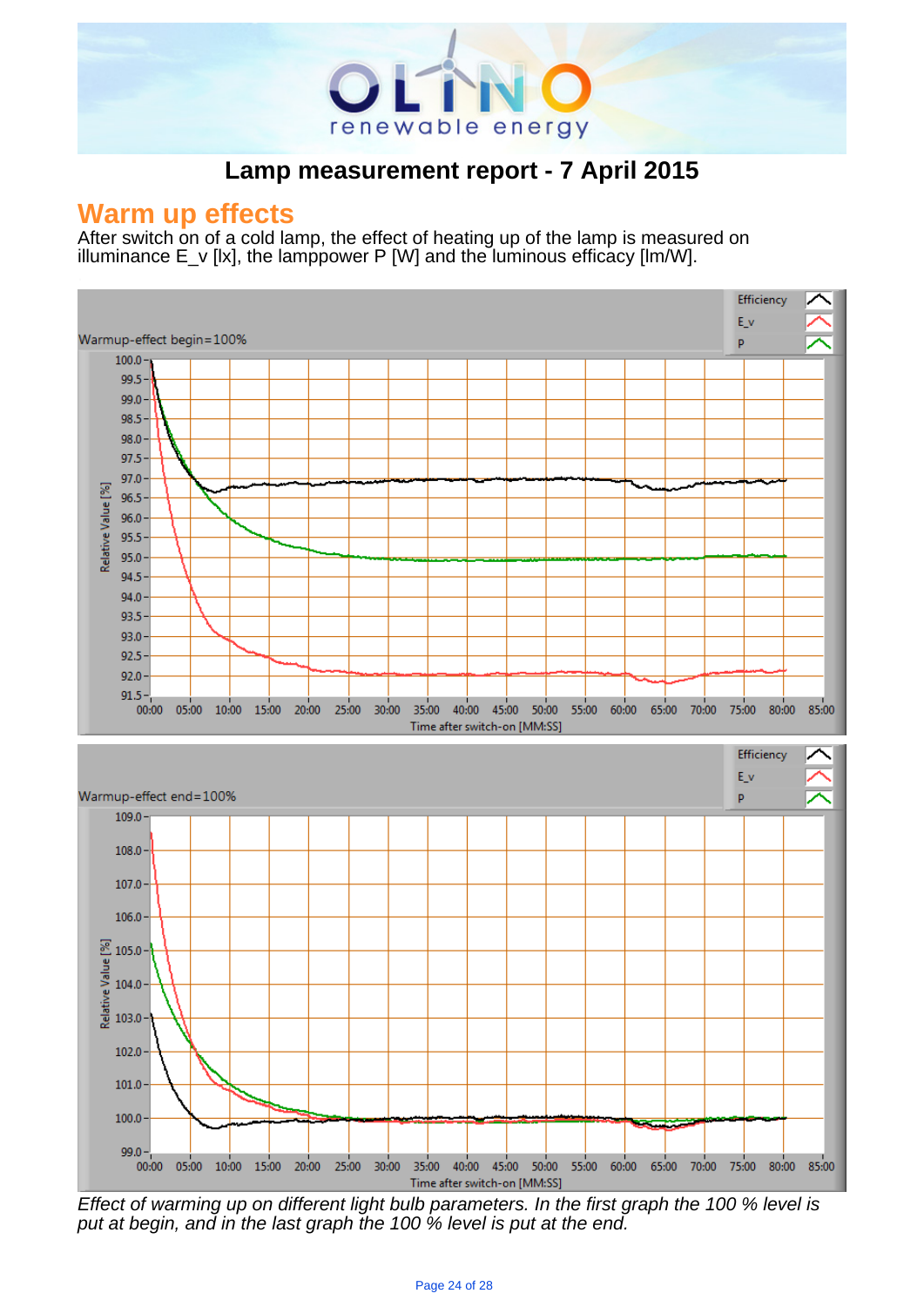

During the warmup time the illuminance varies during 8 minutes and decreases with 8 %. During the warmup time the power doesn't vary significantly (< 5 %).

The variation in efficacy (calculated as indication by simplydividing the illuminance by the power) during the warming up is -3 %. A very high negative value indicates a significant decrease for instance due to heating up of the lamp (decrease of lifetime).

## **Measure of flickering**

An analysis is done on the measure of flickering of the light output by this light bulb.



The measure of fast illuminance variation of the light of the light bulb

| parameter                    | value | unit |
|------------------------------|-------|------|
| Flicker frequency            | 100.0 | Hz   |
| Illuminance modulation index | 20    | %    |

The illuminance modulation index is computed as: (max Ev - min\_Ev) / (max Ev + min\_Ev).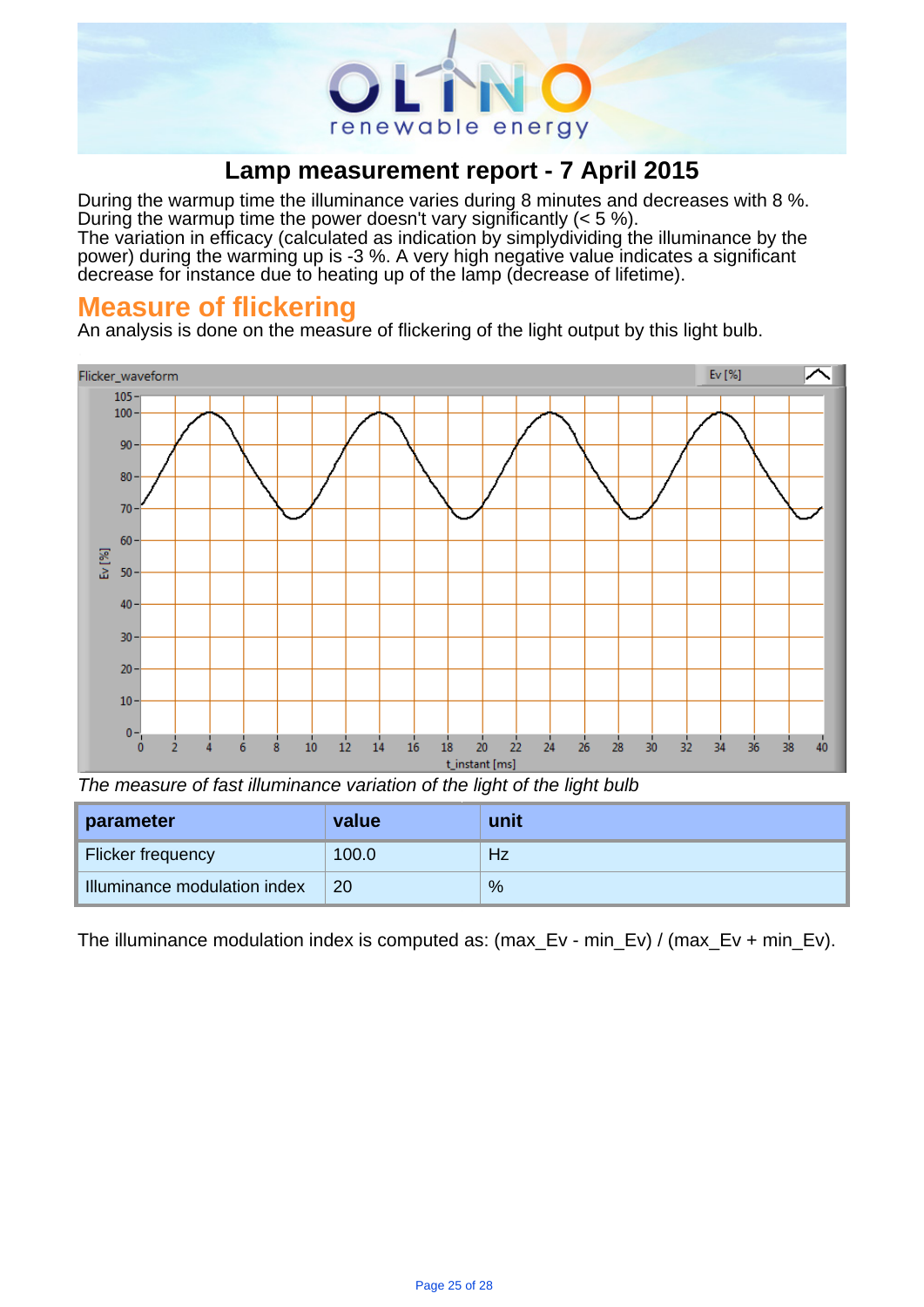

# . **Biologic effect**

The biologic effect shows the level of impact the light of this lamp can have on the day-night rhythm of human beings (as well as the suppression of melatonin production). The important parameters (according to prenorm DIN V 5031-100:2009-06): .

| biologic effect factor  | 0.511 |
|-------------------------|-------|
| k_biol trans (25 years) | 1.000 |
| k_biol trans (50 years) | 0.753 |
| k_biol trans (75 years) | 0.488 |
| k_pupil(25 years)       | 1.000 |
| k_pupil(50 years)       | 0.740 |
| k_pupil(75 years)       | 0.519 |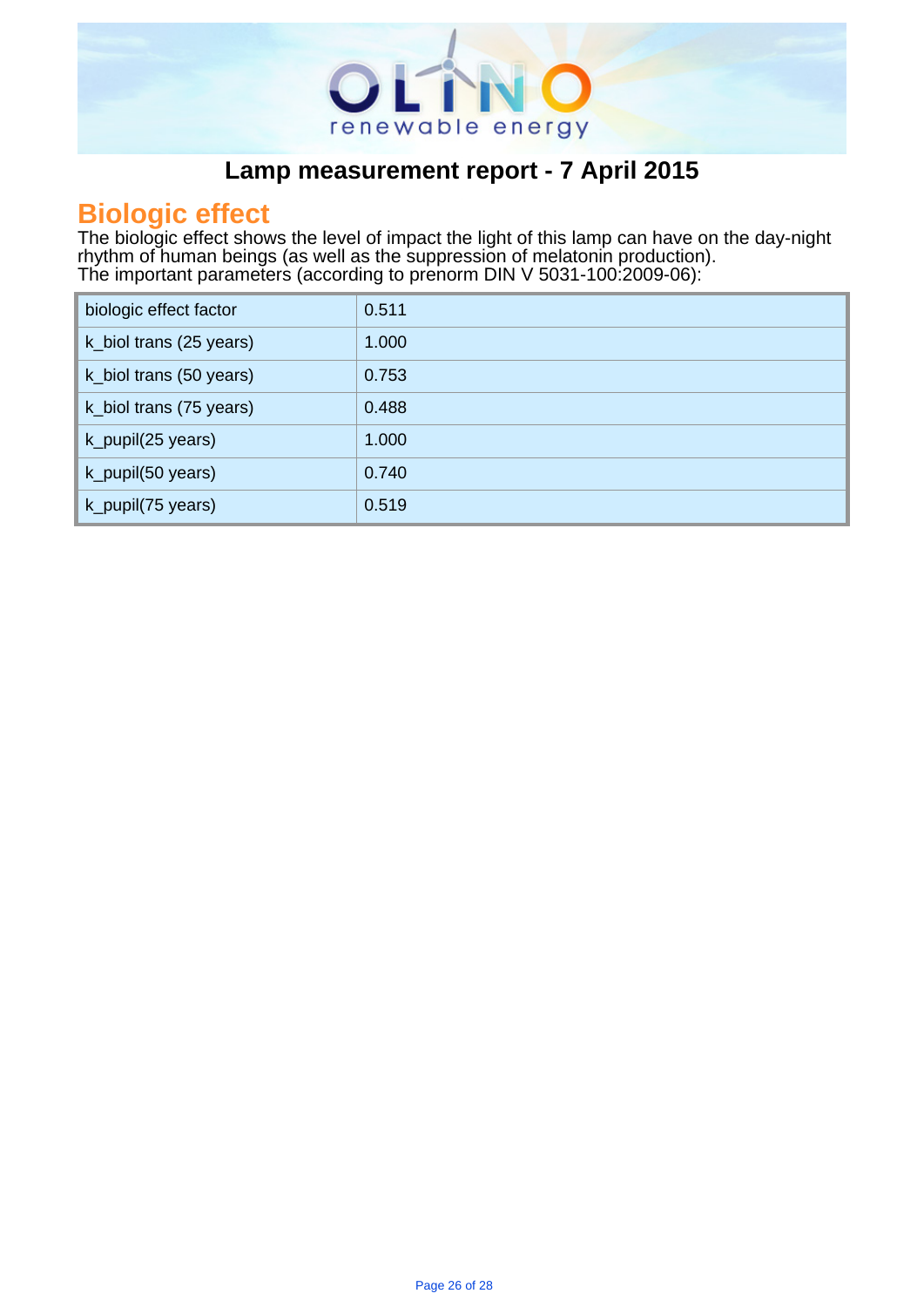

## **Blue Light Hazard**

The amount of blue light and the harm it can cause on the retina has been determined. Herewith the results.



The level of blue light of this lamp related to the exposure limit and the different classification areas.

| $L_lum0$ [mm]                        | 26    | Dimension of brightest part of lamp in<br>C0-C180 direction.                                                                                                                                                                                                     |
|--------------------------------------|-------|------------------------------------------------------------------------------------------------------------------------------------------------------------------------------------------------------------------------------------------------------------------|
| $L_lum90$ [mm]                       | 1412  | Dimension of brightest part of lamp in<br>C90-C270 direction.                                                                                                                                                                                                    |
| SSD_500lx [mm]                       | 1059  | Calculated distance where $Ev = 500$ lux. This<br>computation is valid when it is in the far field<br>of the lamp. Note: if this value 200 mm then<br>the distance of 200 mm is taken as proposed<br>in the norm IEC 62471:2006.                                 |
| Start of far field [mm]              | 7061  | Minimum distance at which the lamp can be<br>seen as apoint source. In this area the Ev is<br>linearly dependent from (1/distance)^2.                                                                                                                            |
| 300-350 nm values stuffed<br>with 0s | yes   | In the event OliNo has measured with a<br>SpB1211 spectrometer without UV option<br>then the irradiance data of 300-349 nm is<br>missing. For lamps where there is already no<br>energy content near 350 nm, the values<br>300-349 can also be set at zero then. |
| alpha_C0-C180 [rad]                  | 0.025 | (Apparent) source angle in C0-C180 direction.                                                                                                                                                                                                                    |
| alpha_C90-C270 [rad]                 | 1.333 | (Apparent) source angle in C90-C270<br>direction.                                                                                                                                                                                                                |